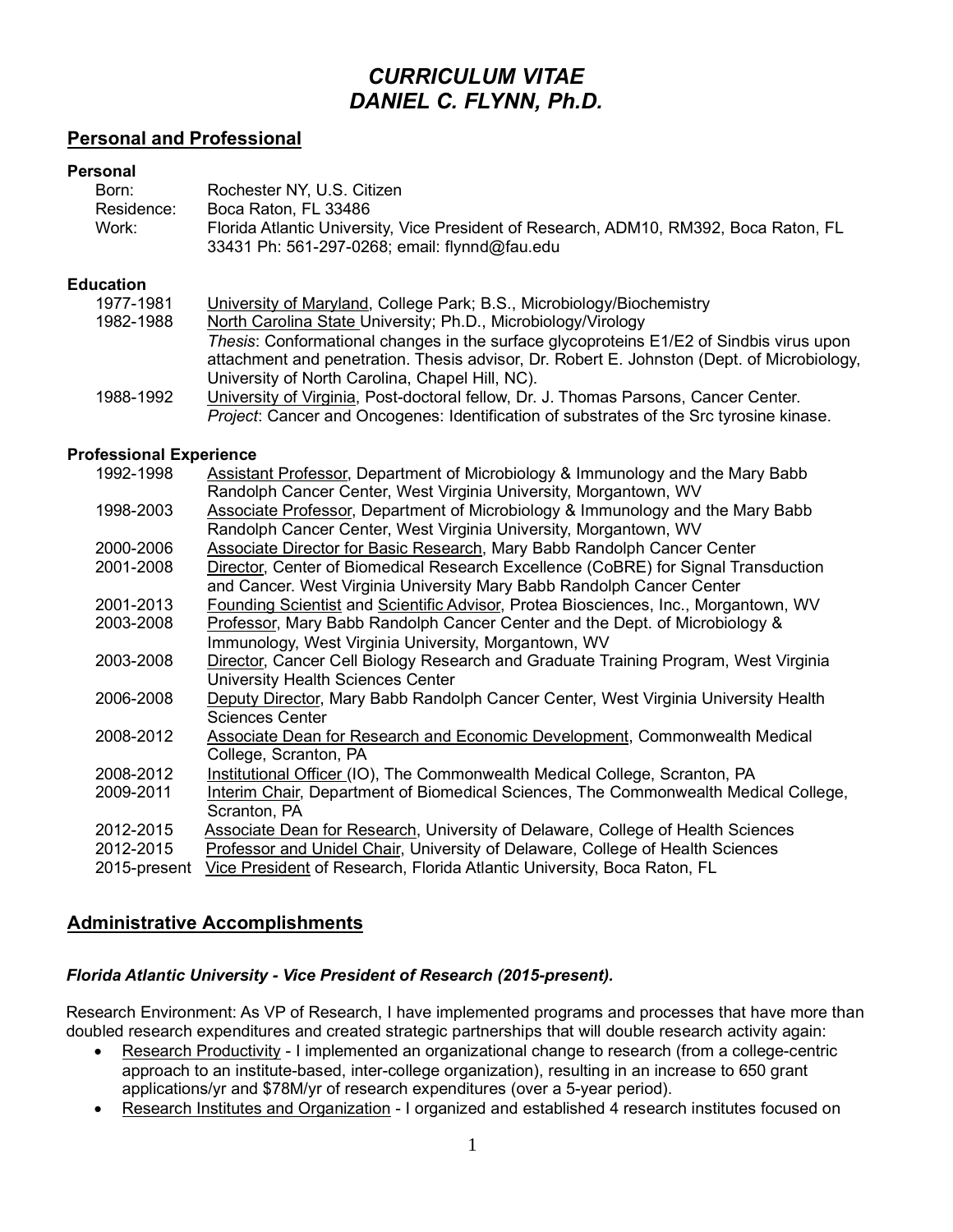regional issues (aging patient population, sensitive environment) and regional assets, organized it with a matrix organizational structures that had a Director, staff and faculty membership from all University colleges. I hired Directors and empowered them to work with Deans to co-hire 36 additional faculty and develop a seminar series and pilot project program. I established core facilities to support the research infrastructure and increased hiring of research support personnel in sponsored programs and research compliance, adapting a 'customer service' approach for faculty support.

- Classified Research I modified the mission of the Harbor Branch Oceanographic Institute of FAU to be more engaged with the Navy and focusing on coastal security, underwater communications. We secured classified research contracts, implemented a facility security clearance and developed a research partnership with the Navy, Naval Underwater Weapons Center, Raytheon and L3Harris, including establishment of a security site clearance for the facility. I have implemented P3 partnerships and master research affiliation agreements with corporate partners.
- Hospital/Medical School Partnerships I developed and implemented a Research Affiliation Partnership with a large, regional hospital system (Memorial Health System of Broward County), enabling hospital research to be conducted as part of the University and created appointments for clinicians in our research institutions, and with this developed a Data Science Program that works jointly with the hospital to analyze de-identified patient data from their EPIC database.
- Clinical Trials & clinical research I staffed and developed a Clinical Research Unit focused on collaborative clinical trials with Memorial Health System and corporate partners.
- International collaborations I re-started the Florida-Israel Institute that forges collaborative research with Universities in Israel resulting in MOUs with 5 Israeli Universities (Hebrew U., Tel Aviv U., Ariel U., Technion U., and U. of Haifa), which in turn led to co-funding of pilot projects, 5 BSF binational grant awards and a \$7M philanthropic gift to support collaborative research with U. Haifa. I am establishing partnerships with University's in Colombia, Ecuador and Chile.
- Entrepreneurship I established an entrepreneurship center (Tech Runway), hired a Director, developed a student entrepreneurship program (FAU WAVE), promoted faculty entrepreneurship and developed a mechanism for the University to obtain an equity stake in Tech Runway derived companies. Tech Runway has hosted 92 companies in 5 years, generating \$115M in sales and service, \$90M in investment capital, 350 jobs with an average salary of \$86k/yr. I established a Tech Runway investors network drawing on community members who were qualified investors.
- Lobbying and Federal Engagement I worked closely with Florida's Federal Delegation (Senators and Congressmen), and the Navy to bring in classified research activity to this campus of FAU. I am in charge of federal engagement and visit with our federal delegation 4-5 times per year and, working with lobbyists, and was successful in inserting language into federal legislation that favored FAU, of which we were able to obtain a \$11M contract with the Office of Naval Research, \$13M with USDA, \$5M with DOE and \$5M with NOAA. In 5 years, research expenditures have increased from \$29M/yr to \$72M/yr with an expectation that the hospital affiliation and clinical trials, as well as classified research activity, will increase the trajectory to \$100M/yr and beyond.

Administration: I serve on the President's leadership team, report to the President of FAU, and work collaboratively with the Provost, General Counsel, CFO, and the VP's for administrative affairs, communications, student affairs, fund raising and athletic director. I serve on fiscal responsibility task force for the university. I serve as the Vice Chair of the Florida System of University's Vice Presidents for Research and on various commissions and work-groups in the state of Florida. I serve on the board of a San Diego based startup company called 'BioArkive'.

## *University of Delaware – Associate Dean for Research (2012-2015)*

Research environment - Working with faculty and administration, I hosted a 'research visioning' exercise and helped the College of Health Science faculty identify their research focus areas and align into research teams focused on human disease and the human condition. Once all researchers were aligned with teams, I convinced the administration to identify \$35,000 to purchase technology that would foster collaborative research teams. Working with chairs and faculty, we developed a common, college-wide seminar series and we were able to broadcast the seminar to students and alumni using web-based technology, increasing the number of participants in seminars and interactions with alumni. I also worked with chairs to initiate a Faculty Development series which meets monthly and provides help and advice to faculty for the research programs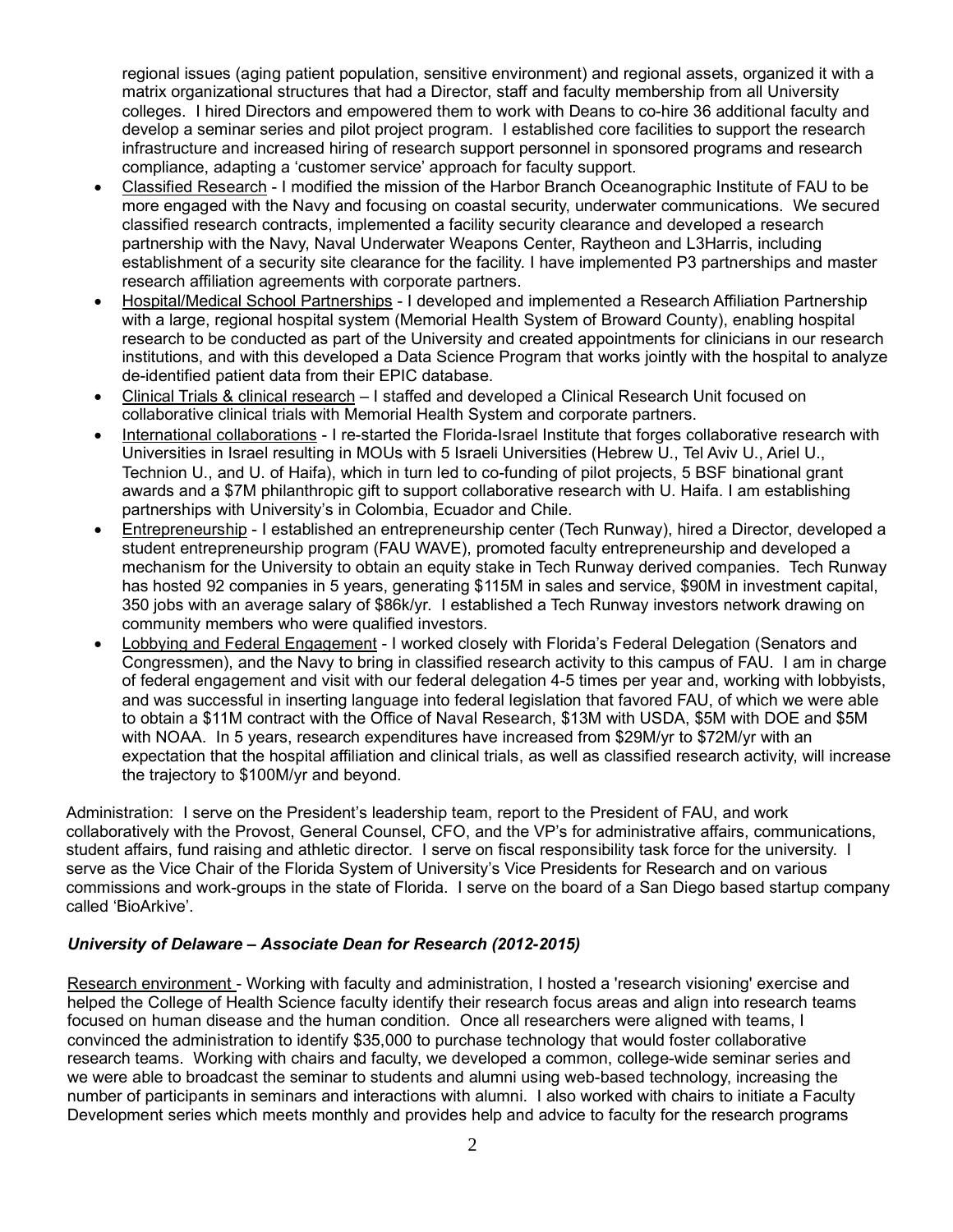and career development. Faculty also expressed a desire to gain greater access to patient populations for their clinical studies. In response to this, I was able to develop a formal relationship with a health care organization in southern Delaware that has 6000 geriatric patients, many of whom would like access to our College's clinical trials. I also worked with the VA to gain access to patient populations for our researchers. I worked with the University's international relations team to facilitate a research partnership with Plymouth University in England, and wrote an MOU that helped the College of Health Sciences develop a formal relationship with Plymouth University in Plymouth, to foster international collaborations in health care research. As an associate dean for research, I routinely reviewed grants and was active in evaluated research compliance issues for College faculty. I organized a leadership team that applied for a \$10M CoBRE grant in cardiovascular health, and I represent the University of Delaware as the PI on our jointly sponsored CTSA proposal with Thomas Jefferson University, Nemours children's hospital and Christiana Care. I interfaced with alumni and was directly involved in obtaining a significant \$3M philanthropic gift, and worked closely with Institutional Advancement to help the donor identify the program they were most passionate to support. All of these efforts led to a 30% increase in college research expenditures.

Academic Programs - I worked with a team of scientists to develop a novel graduate training program that focuses on a tiered training structure allowing graduate students to exit at different stages of training with credentials and degrees, which is a concept I have long been interested in. I have taught at the College and developed a careers course in health sciences for undergraduate who are not sure what direction they would like to pursue. I developed a novel independent entrepreneurship study program for undergraduates called 'First Step', which challenged students to come up with novel solutions to challenging health care problems. The program has been very successful, with student teams developing invention disclosures, a company, novel tools that help patient populations and novel education programs. In response to this success, I was able to co-author an NSF I-CORPS grant application on entrepreneurship to support this program, which was funded by the NSF, and petition for additional support from the U. DE INBRE grant. I am very interested in diversity in education and I developed a grant application to support a program that utilizes a community-based participatory approach to foster research experiences and retention for freshman and sophomore students of color. This program would develop pipeline programs and work closely with university programs that foster graduation of diverse students, creating an environment that will promote the college's efforts to successfully diversify its student population.

#### *The Commonwealth Medical College (TCMC – now, The Geisinger Medical College) – Associate Dean for Research & Economic Development (2008-2012)*

Research Environment - TCMC was a new medical school and I was part of the initial team that built this medical school from the ground, up. Starting out in rented space, I was able to help recruit faculty to the medical school and develop a biomedical research team, as well as a public health research team. I was the institutional officer (IO) and developed all of the policies and procedures that govern biomedical research including the use of human subjects (IRB), animals (IACUC), biohazardous agents (IBC), chemical safety and radionuclides, as well as conflicts of interest. I developed a tech transfer capability, identified outside counsel, solicited invention disclosures and processed one provisional patent application that was converted to a patent application and approved by the USPTO. I was part of the team that worked with architects to build our new medical school building (185,000 ft<sup>2</sup>) including research labs, animal quarters, offices and classroom space. I wrote an NIH C06 grant for the animal quarters (scored, not funded) and obtained federal equipment grants to help pay for equipment for the research labs. Working with our talented, young faculty I helped them obtain 6 NIH grants, 3 foundation grants and 1 DoD grant. One of my duties was to help the medical school interface with the cities of Scranton and Wilkes-Barre, PA and foster regional economic development. I worked with the Scranton city Chamber of Commerce to help them recruit health care-related companies to the region and prior to my departure, was elected to a seat on the Scranton Chamber of Commerce.

Academic Programs – I was part of the team that interacted with the Liaison Committee on Medical Education (LCME) that achieved provisional accreditation for the new medical school. I also worked with our accrediting team to achieve middle states accreditation. In order to foster the development of a biomedical research/academic enterprise, I developed a strategy to recruit undergraduate students from the 7 regional Northeastern Pennsylvania college and universities to work for college credit at TCMC. I was able to convince a foundation to provide undergraduate research grants to each of these regional universities and the medical school. I also led a team of faculty at TCMC to develop a Professional Science Masters program in biomedical research and had this program approved by the Pennsylvania Department of Education. As a member of the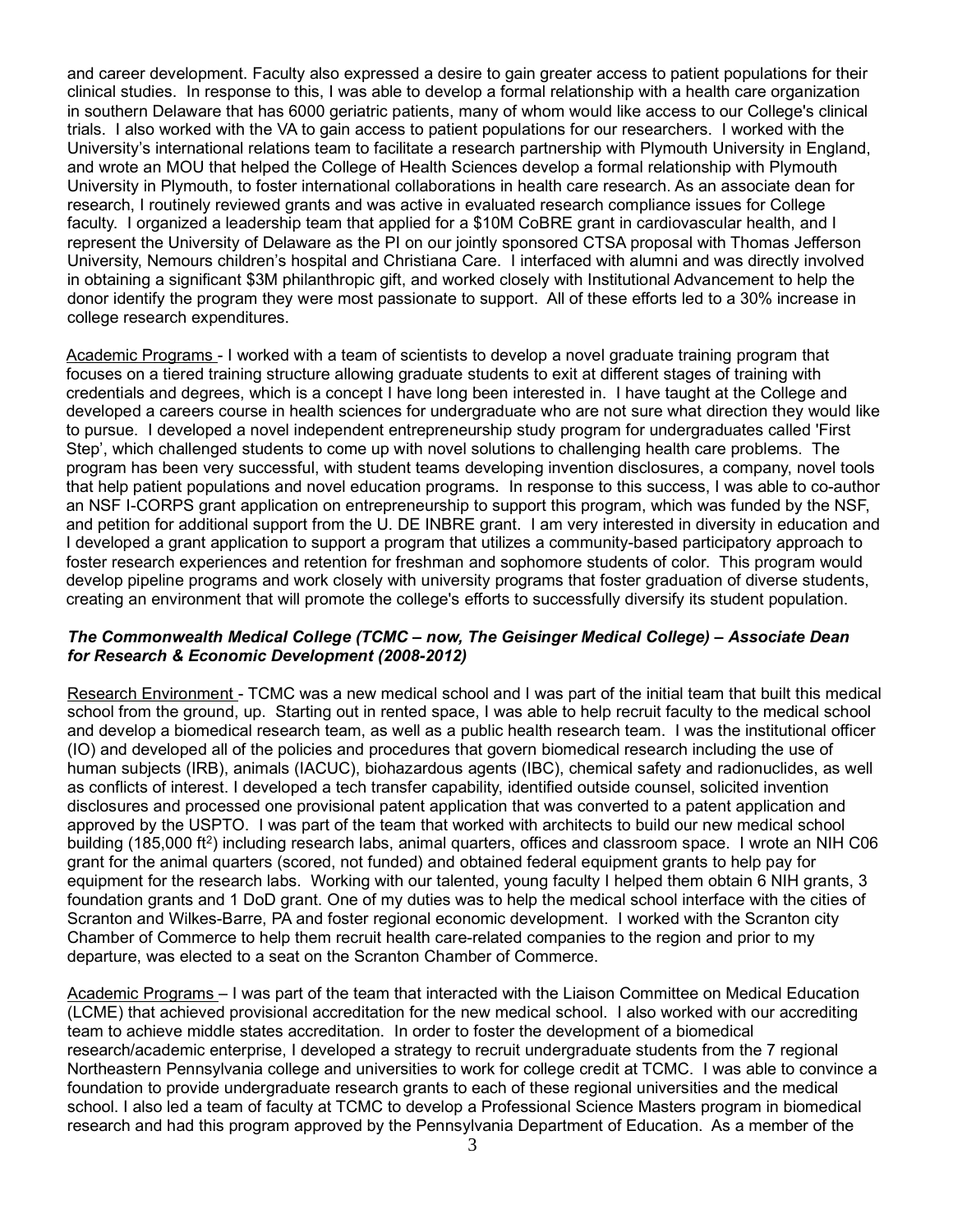TCMC President's cabinet, I was directly involved in writing policies and procedures for the medical school and fostering development of the academic environment. Working with our development officer, I was able to interface with the public, inform them of our research and educational training programs and was directly involved in successfully raising money from private donors for the college.

### *West Virginia University – Professor, Deputy Director, Mary Babb Randolph Cancer Center (1992-2008)*

Research Environment - I recruited a team of junior faculty and senior faculty to obtain a P20 CoBRE grant for the Mary Babb Randolph Cancer Center. This \$22M grant enabled us to provide research funding for 5 junior faculty members and mentor them to obtain independent funding and graduate from the CoBRE. Using this approach, we mentored 16 junior faculty members to research independence. I was also able to obtain \$1M of S10 equipment grants to support our CoBRE core facility in Proteomics, equipping it with the latest in mass spectrometry equipment. From this, I led a group of scientist to develop West Virginia's first biotech company, Protea Biosciences (proteabio.com) which employed 53 people. I served on the board of directors and learned much about founding, developing and growing a biotech company from the CEO. This company went public in 2014 (OTCQB:PRGB). As Deputy Director of the Mary Babb Randolph Cancer Center, I was charged with developing translational research teams. This position enabled me to obtain \$5M of funding that helped our cancer center recruit clinical scientists and develop a clinical research mission. To foster this effort, I was able to appoint faculty to help develop our tissue bank and a novel molecular medicine core facility that sequenced exons of specific genes, where mutations would direct clinicians decisions for treatment.

Academic Programs - I recruited a team of faculty to develop a PhD program in Cancer Cell Biology, which was approved by the WV Higher Ed commission. I also recruited a team of faculty to assist in the recruitment and admission of graduate students to our PhD program. After being appointed Chair of the MD/PhD training program, I was able to help faculty develop research projects that fostered research training for medical students. In order to foster interdisciplinary research, I invited the nanotechnology research program to collaborate with the cancer center, where the scientists developed novel detection devices potentially useful for diagnostics. Because of this success, I was able to obtain a \$2.8M Epscor training grant for cancer nanotechnology, which supported 15 graduate students per year, and I was able to transfer leadership of this program from myself to one of our nanotechnology faculty members. All of these activities fostered the development of training programs that promoted clinical, translational and interdisciplinary research teams, promoting growth at the Mary Babb Randolph Cancer Center.

#### **Administrative Responsibilities**

| 1993-present | Numerous graduate student committees                                             |
|--------------|----------------------------------------------------------------------------------|
| 1995-present | Faculty search committees - served on numerous committees, chaired several.      |
| 1995-2004    | Health Sciences Center Graduate School Recruitment Committee, member             |
| 1995-2001    | Chair, Graduate Student Admissions, Microbiology/Immunology/Cell Biology         |
| 1996         | Member, Faculty Arbitration Committee                                            |
| 1997-2000    | Strategic Research Planning Group (SPABR) - WVU Health Sciences Center.          |
| 1999-2003    | Member, Radiation and Biohazard Safety committee.                                |
| 2000-2004    | Associate Director, MD/PhD Training Program                                      |
| 2001-2103    | Founding Scientist and consultant, Protea Biosciences, Inc. (www.proteabio.com). |
| 2001-2008    | MBRCC Operations Committee - Mary Babb Randolph Cancer Center.                   |
| 2001-2008    | Director, Center of Biomedical Research Excellence (CoBRE) for Cancer and        |
|              | Signal Transduction (CoBRE PI)                                                   |
| 2002-2008    | Graduate Training committee - WVU Health Sciences Center.                        |
| 2003-2008    | Director, Cancer Cell Biology Program, WVU Health Sciences Center                |
| 2004         | Director, Cancer nanotechnology training grant                                   |
| 2006-2008    | Membership committee, American Society for Cell Biology                          |
| 2007         | Director, WVU HSC Core Facilities                                                |
| 2007-2008    | Member, State of WV Cobre/inbre advisory council to the Associate Chancellor,    |
|              | WV University system.                                                            |
| 2007-2010    | Member, Southeast Regional Cobre/Inbre advisory council                          |
| 2008         | Chair, Search committee for Chairman of Biochemistry                             |
|              |                                                                                  |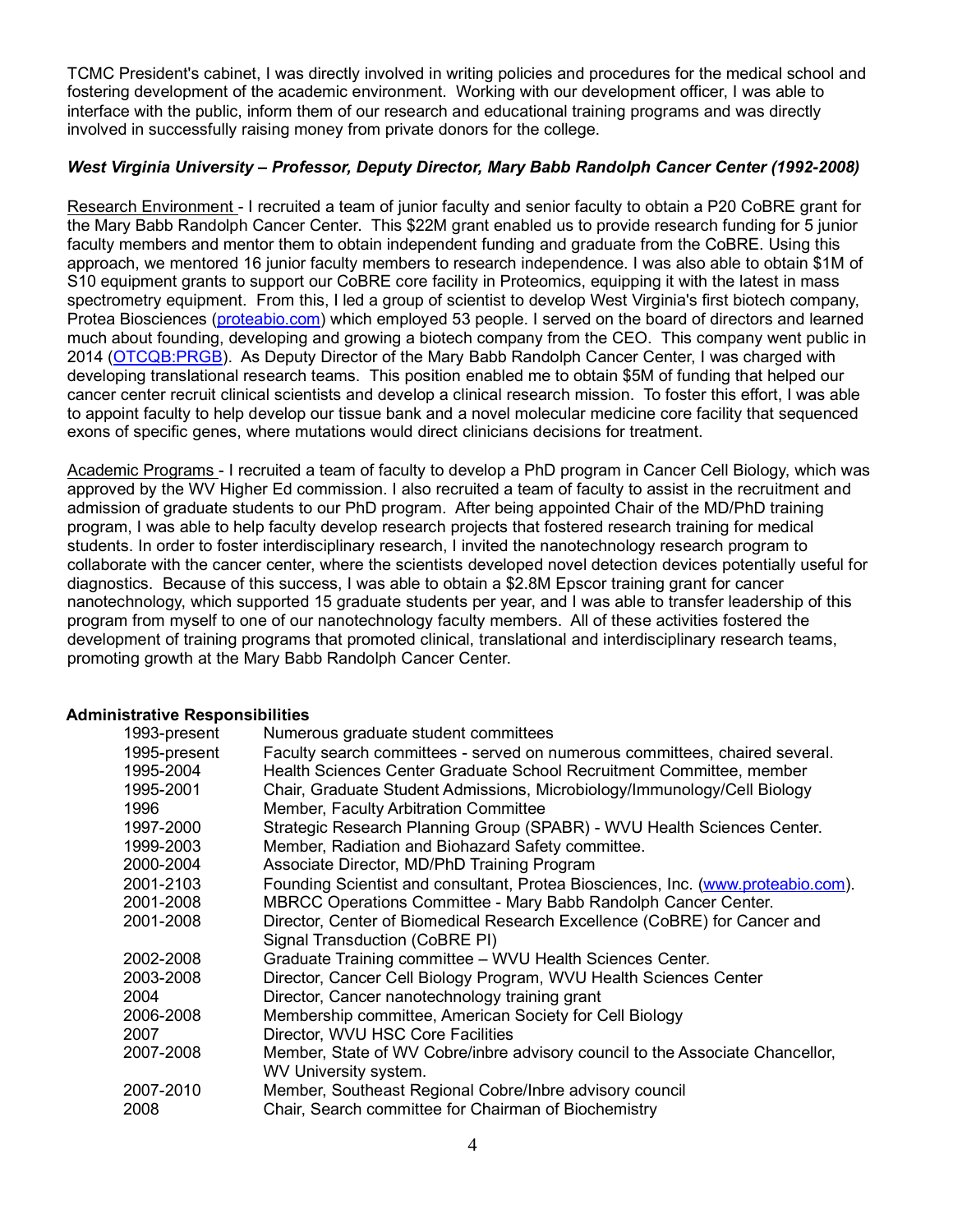| Search committee, WVU HSC Vice President Search committee.                   |
|------------------------------------------------------------------------------|
| National Cobre/Inbre advisory council                                        |
| Institutional Officer (IO), The Commonwealth Medical College                 |
| Member, Presidents cabinet, The Commonwealth Medical College                 |
| Member, Institutional Review Board (IRB), Mercy Hospital, Scranton, PA       |
| Chair, Professional Science of Masters (Biotechnology) program – development |
| and accreditation.                                                           |
| Research Ethics committee, University of Delaware                            |
| <b>FAU Presidents Executive Leadership Team</b>                              |
| Oversight FAU Research Institutes                                            |
| Director, FAU Research Economic Development and Entrepreneurship Programs    |
| Chair, Federal Government Engagement, Government Relations                   |
| Chair, Task Force to identify a Research Hospital Partner for FAU            |
| Chair, Task Force for Research Future on the Jupiter Campus                  |
|                                                                              |

# **Societies, Honors, Service to the Field**

#### **Active Society Membership**

- 1. American Association of Cancer Research (AACR): *Full Member*.
- 2. American Society for Cell Biology (ASCB): *Full Member*.
- 3. American University Technology Managers (AUTM): Active member.
- 4. American Association of Medical Colleges GRAND: Active Member
- 5. American Public Land Grant University's (APLU): Active Member

#### **Honors**

| 1977-1981 | Undergraduate Senatorial Scholarship. University of Maryland, College Park.         |
|-----------|-------------------------------------------------------------------------------------|
| 1989-1992 | NIH post-doctoral training fellowship.                                              |
| 1993      | Faculty Development Award, West Virginia University.                                |
| 1995      | Awarded Outstanding Presentation in Signal Transduction; 86th annual meeting of the |
|           | American Association for Cancer Research; Toronto, Ontario, Canada.                 |
| 1999      | Faculty Development Award, West Virginia University - Microscopy & Image analysis.  |
| 2001      | Dean's Award for Excellence in Research - West Virginia University,                 |
| 2005      | Percival Maclachlan Award, Medical Educator of the year, WVU School of Medicine.    |
| 2005      | Nominee, WVU School of Medicine Teacher of the Year                                 |
| 2006      | Nominee, WVU School of Medicine Teacher of the Year                                 |
| 2007      | Nominee, WVU School of Medicine Teacher of the Year                                 |
| 2008      | Percival Maclachlan Award, Medical Educator of the year, WVU School of Medicine.    |
| 2009      | CSR Award for Outstanding Service on NIH Study Sections                             |
| 2008-2012 | Unidel Chair for Health Sciences, University of Delaware                            |
| 2022      | Fulbright Scholar Award Recipient - US State Department (Paris, France)             |

#### **National and Regional Committees**

- 2005-2008 American Society for Cell Biology, Membership Committee
- 2005-2008 Translational Research Cancer Centers Consortium (TRC3), organizing member
- 2007-2008 National NCRR Cobre Advisory Board
- 2007-2008 Regional NCRR Cobre Advisory Board
- 2007-2008 WV Cobre/Inbre IDEA award advisory board
- 2011-2014 American Association of Medical Colleges, Advisory Panel on Medical Education

2015-Present Florida State University System Research council of Vice Presidents

#### **Editorial or Manuscript Review Experience (past and current):**

- 1. 2001: Guest Editor, *ONCOGENE*, special edition on Adaptor Proteins
- 2. Member, Editorial board: *Breast Cancer: Basic and Clinical Research*
- 3. Ad hoc reviewer for many journals, including: *American Journal of Physiology: Cell Physiology Molecular and Cellular Biology*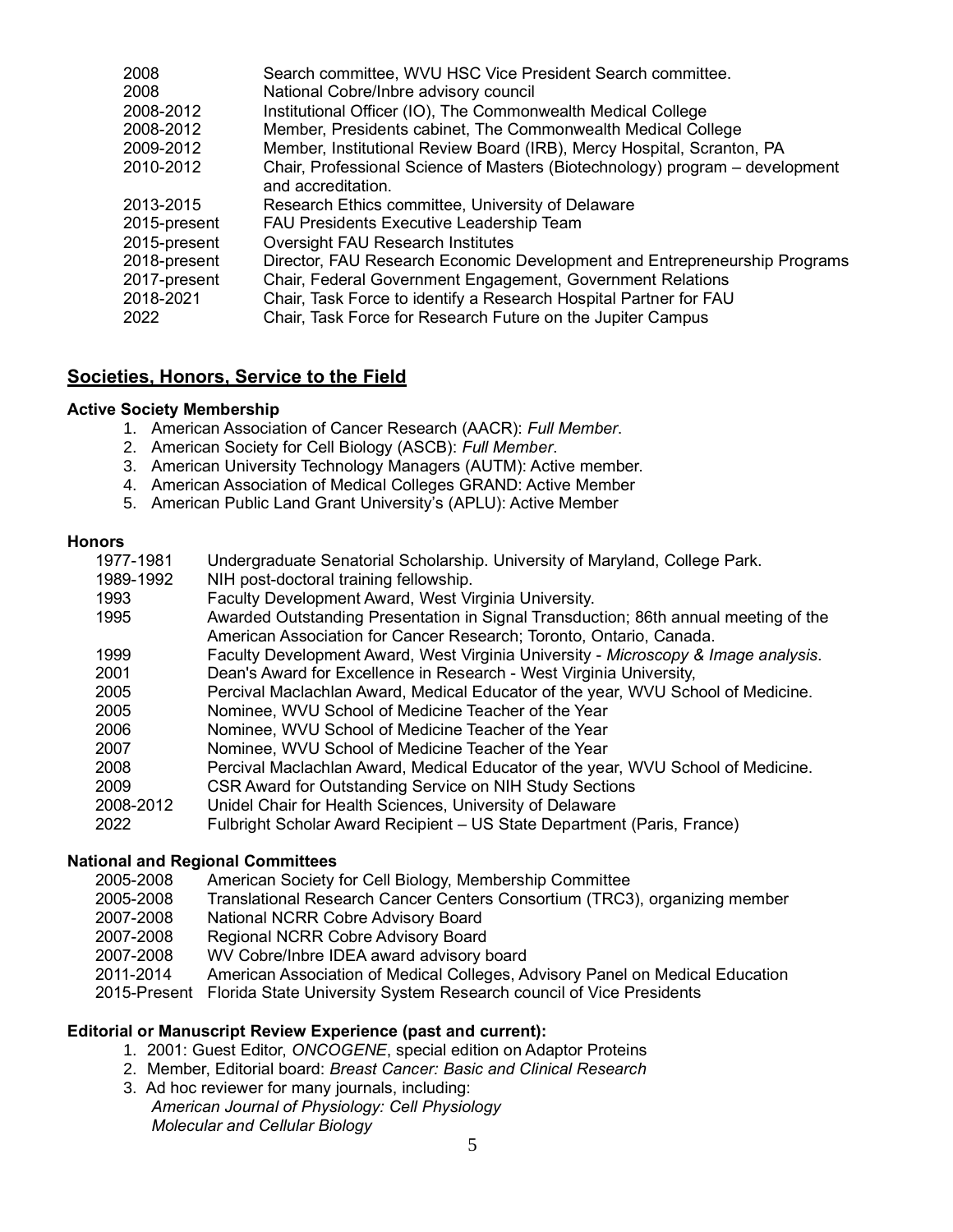*Molecular and Cellular Biochemistry Journal of Biological Chemistry Oncogene Hybridoma European Journal of Biochemistry Molecular Carcinogenesis Experimental Hematology Biochemistry Molecular Pharmacology Cancer Research Molecular Biology Reports Cell Motility and the Cytoskeleton Nanotechnology*

### **Grant Review / Study Section Membership**

| 1994         | Veterans Administration, Oncology Study Section, Ad Hoc member.            |
|--------------|----------------------------------------------------------------------------|
| 1995-1998    | USDA Cell Biology Study Section, mail in reviewer                          |
| 1995-1998    | Arkansas Science and Technology Grants, mail in reviewer                   |
| 2001         | NCI ONC-IRG, Several Special Emphasis Panels                               |
| 2001-2003    | NCI CAMP (cancer and metabolic pathobiology) Study Section, regular member |
| 2003-2004    | NCI TME (tumor microenvironment) Study section, regular member.            |
| 2004         | Austrian Science Foundation, mail in reviewer                              |
| 2004-2005    | NCI TCB (tumor cell biology) Study Section, ad hoc.                        |
| 2006         | EMBO grant reviewer, mail in reviewer.                                     |
| 2006-2009    | NCI MONC (Molecular Oncology) Study section, regular member.               |
| 2009-present | NCI Cancer Health Disparities study section, ad hoc member.                |
| 2012-2013    | NCI Cancer Health Disparities study section, Chair.                        |

#### **Consulting**

| 2001-2013:    | Scientific Founder, Protea Biosciences, Morgantown, WV                          |
|---------------|---------------------------------------------------------------------------------|
| 2002-2019:    | External Advisory Committee, Chair, Rhode Island Hospital/Brown Univ. CoBRE for |
|               | Cancer Cell Research and Development (Bharat Rhamadon, MD; PI).                 |
| 2005-2010:    | External Advisory Committee, Univ. of Arkansas CoBRE for Cancer Research.       |
| 2012-2013:    | Advisor, PA Department of Education, Graduate Programs review committee 2013-   |
| 2014-2016     | Co-founder, Inivent, LLC, Newark, DE.                                           |
| 2020-2022:    | BioArkive, San Diego, CA (company successfully exited, sold to IMRX)            |
| 2022-present  | Maharaj Institute of Immune Regenerative Medicine (spin off company -           |
| StemCryoLabs) |                                                                                 |
|               |                                                                                 |

#### 2022-Present Hyperpath Imaging Systems, Columbus, OH

# **Service on Boards**

| 2001-2013:    | Member, Board of Directors, Protea Biosciences, Morgantown, WV                       |
|---------------|--------------------------------------------------------------------------------------|
| 2009-2012:    | Member, Board of Directors, Northeastern Pennsylvania Cancer Institute, Scranton, PA |
| 2010-2012:    | Member, Center for research and economic development, East Stroudsburg               |
|               | University Research Park, East Stroudsburg, PA.                                      |
| 2012:         | Board of Directors, Scranton Area Chamber of Commerce                                |
| 2014:         | Member, Board of Directors, Clinical, Translational Cancer Research (CTCR)           |
|               | Center, Helen F. Graham Cancer Center, Christiana Care Hospital, Newark, DE          |
| 2015-present: | President, FAU Research Corporation, Boca Raton, FL                                  |
| 2015-present  | Board of Directors, FAU Research Park                                                |
| 2015-present  | Board of Trustees Southeastern University Research Association (SURA)                |
| 2015-present  | Oak Ridge Associated Universities (ORAU) Member-Councilor                            |
| 2015-present  | <b>President FAU Research Corporation</b>                                            |
| 2015-present  | Ex officio, Tech Runway Advisory Board                                               |
| 2017-present  | Ex officio, Florida-Israel Institute                                                 |
| 2019-2021     | Member, Florida Consortium for Medical Marijuana Clinical Outcomes Research          |
| 2019-2021     | Member, Florida Agriculture Research Committee                                       |
|               |                                                                                      |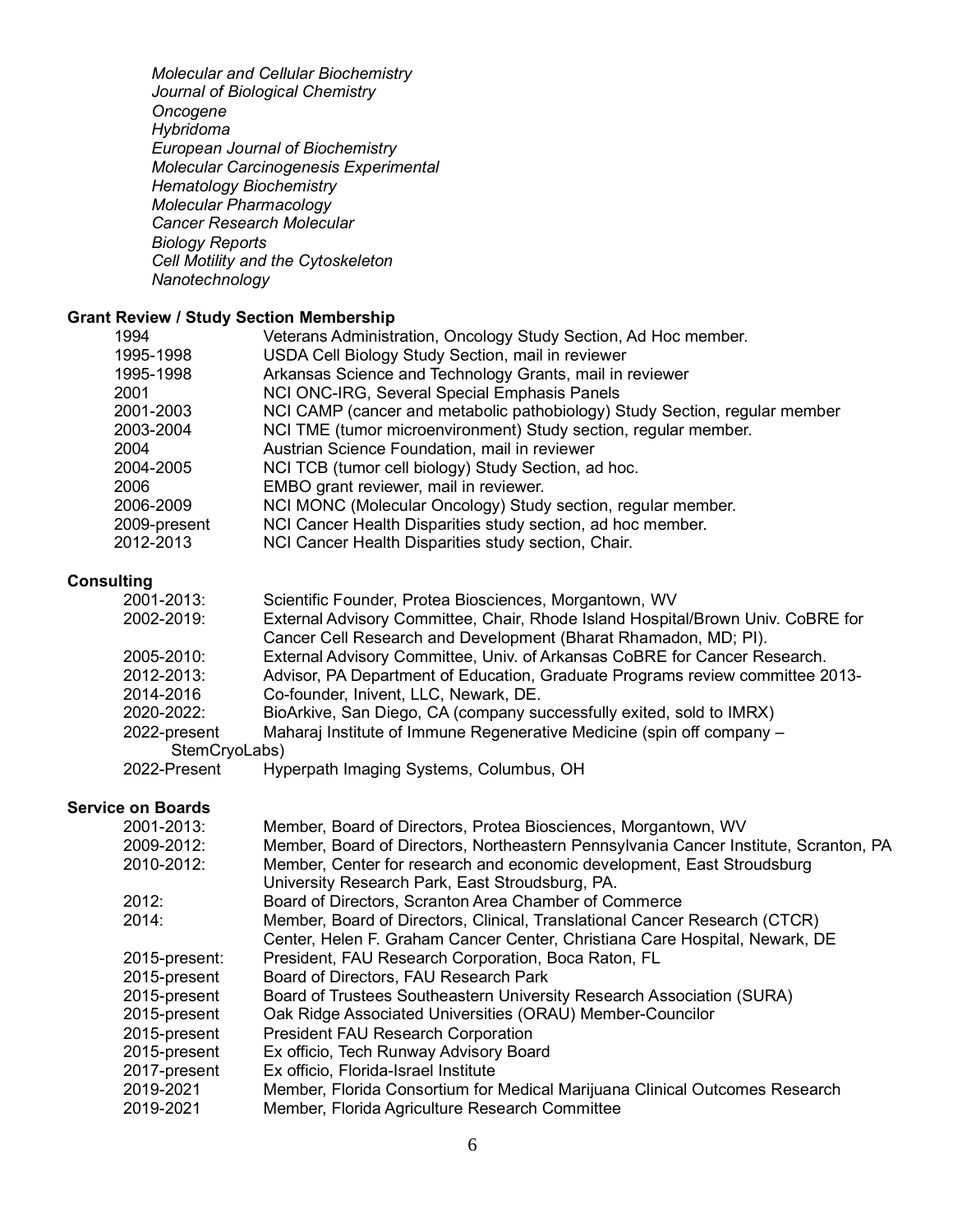| 2019-present<br>2020-present | Vice Chair, Florida SUS Vice Presidents of Research steering committee<br>Chair, SUS VPR Steering Committee for state of Florida |
|------------------------------|----------------------------------------------------------------------------------------------------------------------------------|
| 2020-2022:                   | Board member, BioArkive, San Diego, CA                                                                                           |
| 2022-present                 | Maharaj Institute of Immune Regenerative Medicine (spin off company -                                                            |
| StemCryoLabs)                |                                                                                                                                  |
| 2022-Present                 | Hyperpath Imaging Systems, Columbus, OH                                                                                          |

# **Teaching and Education**

#### **Past and Present Areas of Teaching Interests**

# *West Virginia University*

| 1993-2008: | Medical Virology (MBIM 701 - Medical Students) - 14 lectures/yr                                                                                                                                                           |
|------------|---------------------------------------------------------------------------------------------------------------------------------------------------------------------------------------------------------------------------|
| 1993-2001: | Medical Virology (MBIM 711 - Dental Students) - 6 lectures/yr                                                                                                                                                             |
| 1993-2002: | Molecular Virology (MBIM 784C - Graduate Students) - 6 lectures/yr                                                                                                                                                        |
| 1994-2008: | Signal Transduction (MBIM 793 - Graduate Students) – 2 lectures/yr                                                                                                                                                        |
| 2005-2008: | Introduction to neoplasia (CCMD – Graduate Students) – 2 lectures/yr                                                                                                                                                      |
| 2005-2009: | Cancer Pathology (PATH – medical students) – 1 lecture/yr<br>Independent Research Experiences (BIOL 105 - Undergraduate Students) - 1<br>student/yr Summer Research Experiences (High School Students) – 3 students in 10 |
|            | vears                                                                                                                                                                                                                     |
| 2008-2012: | Problem based learning and clinical case studies (Medical students) – 8<br>students/semester.                                                                                                                             |

#### *The Commonwealth Medical College*

| 2008-2012: | <u>Problem Based Learning</u> – $(2^{nd}$ year medical students) 15 two-hour |
|------------|------------------------------------------------------------------------------|
|            | sessions/week with 8 medical students reviewing case studies and connecting  |
|            | clinical presentation to physiology and mechanisms of disease                |
| 2009-2012  | Colloquium – Careers in biomedical research (masters students)               |

#### *University of Delaware*

| 2013: | Honors colloquium – The future of Health Care (honors freshmen) |
|-------|-----------------------------------------------------------------|
| 2014: | Careers in Health Sciences (freshmen/sophomores) (1-credit)     |
| 2014: | Seminars in Health Sciences (planned, 1 credit)                 |

#### **Graduate Student Trainees; Current position:**

| Yong Qian, PhD, Associate Research Scientist, National Institutes of                                           |
|----------------------------------------------------------------------------------------------------------------|
| Occupational Safety and Health, Morgantown, WV                                                                 |
| Justin Summy, PhD, Assistant Professor, Univ of Central Florida.                                               |
| Joseph M. Baisden, PhD, Radiation Oncologist, Private Practice, Princeton, WV.                                 |
| Lidia Cherezova, MS, PhD, Bioinformatics, U. Washington, Seattle, WA.                                          |
| Amanda Ammer (nee Gatesman), Staff scientist, West Virginia University.                                        |
| Valerie Walker, PhD, Staff scientist, National Institutes of Occupational Safety and<br>Health, Morgantown, WV |
| David Clump, MD/PhD, Resident, Radiology, UPCI, Pittsburgh, PA                                                 |
| Brandi Snyder, PhD, Staff Scientist, National Institutes of Occupational Safety and<br>Health, Morgantown, WV  |
|                                                                                                                |

#### **Post doctoral Trainees, Current positions:**

| 1995-1996: | Tracy Weimer, MD/PhD; Physician, Ob/Gyn, West Virginia University                      |
|------------|----------------------------------------------------------------------------------------|
| 1995-1996: | Malak Bokhari, MD; Physician, Connellsville Group Practice, Connellsville, PA          |
| 2003-2007: | Andrea Dorfleutner, PhD. Res. Asst. Professor, Northwestern University,<br>Chicago, IL |
| 2007-2009: | Jess Cunnick, PhD. Assistant Professor, The Commonwealth Medical College.              |
| 2007-2010: | Youngjin Cho, PhD. Research Assistant Professor, The Commonwealth Medical              |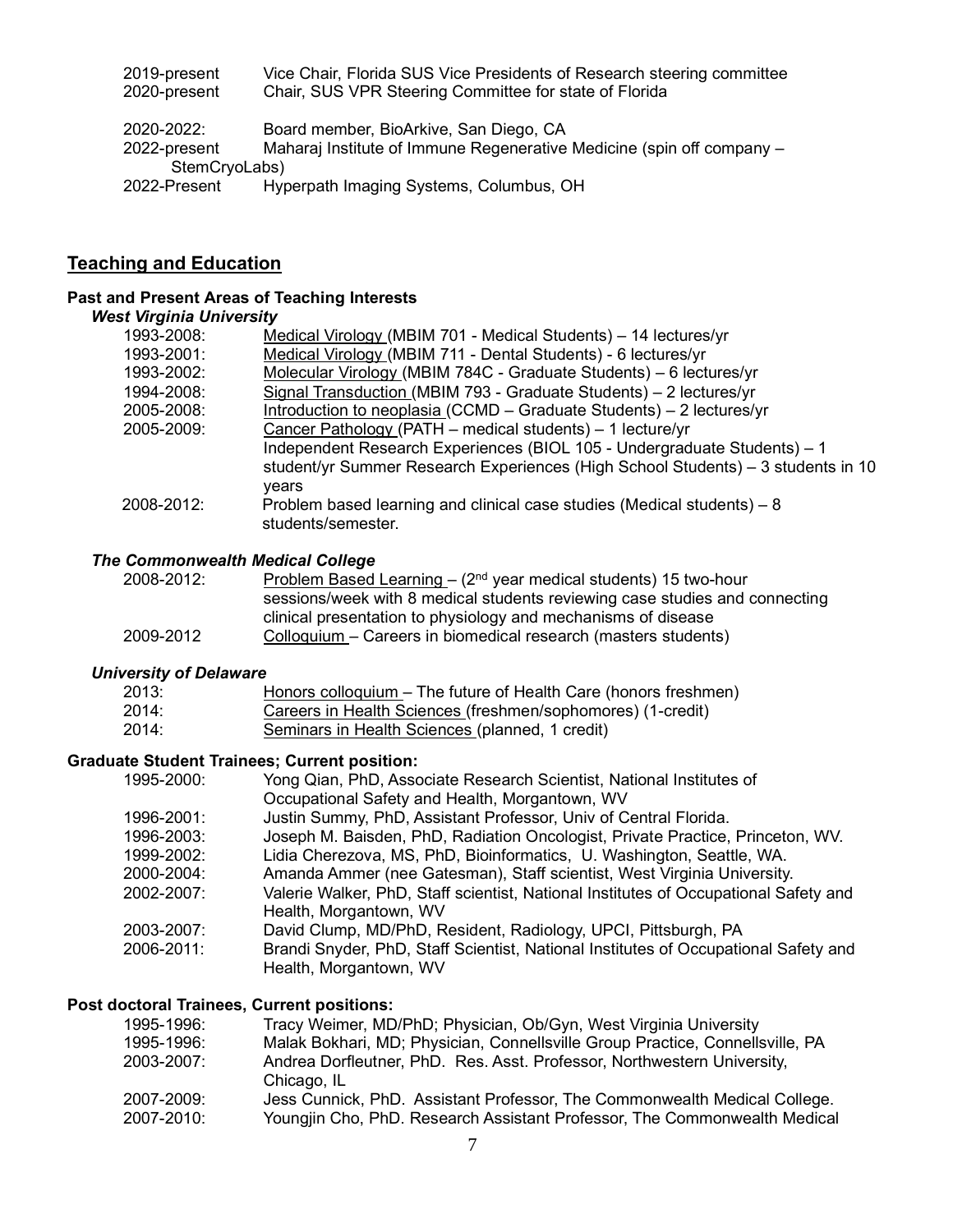College

2012-present Kim Arnold, PhD., Postdoctoral Fellow, University of Delaware

## **Trainee Support**

Swiger Graduate Student Fellowship:  $\sim$  Justin Summy, 1997-2000

West Virginia University Medical Scientist Training Program: Joseph Baisden, 1997-2001 West Virginia University Medical Scientist Training Program: Ihtishaam Qazi, 2001-2004 West Virginia University Medical Scientist Training Program: David Clump, 2001-2004 DuBois Fellowship: Valerie Walker, 2001-2004 NIH Minority Supplement: Valerie Walker, 2004-2007

AACR Minority Travel Award: Valerie Walker, 2004, 2006

# **Research**

### **Research Interests**

- 1. Breast cancer and cellular invasion.
- 2. Heavy metals, signal transduction and cancer progression
- 3. Diversity in academia
- 4. Entrepreneurship in science

### **Invited Presentations**

- 1994 "*AFAP-110 is a Src SH2/SH3 binding partner*" 12th annual meeting on Oncogenes, Frederick, MD.
- 1995 "Role of the cytoskeleton in transformation and cancer". Charleston Area Medical Center, Charleston, WV.
- 1997 "*AFAP-110 directs changes in actin filament integrity*" University of Texas, Southwest, Dallas, TX. Dept. of Physiology seminar series. Dallas, TX.
- 2000 "*AFAP-110 is a binding partner and substrate for PKC isoforms"*. Keystone symposia on PKC. Taos, NM.
- 2000 "*AFAP-110 modulates signals that affect actin filament integrity"*. MD Anderson Cancer Center, Dept. of Tumor Biology seminar series. Houston, TX.
- 2001 "*AFAP-110 is an affector of actin filament integrity*". University of North Carolina, Chapel Hill, Dept. of Anatomy and Cell Biology seminar series. Chapel Hill, NC.
- 2002 "*Tech transfer within a Cancer Center*" 9 th Annual WV Epscor Meeting, Charleston, WV. Invited speaker. January 28-29, 2002, Charleston, WV.
- 2003 "*Proteomics and Cancer*". Charleston Area Medical Center. Charleston, WV. March 21, 2003. 2003
- "*AFAP-110 relays signals from PKC that affect changes in actin filament integrity*". University of Virginia, Charlottesville, VA. March 26, 2003
- 2003 "*AFAP-110 relays signals from PKC that affect changes in actin filament integrity*". NCI vascular biology program, Bethesda, MD. April 18, 2003.
- 2003 "*AFAP-110 in the tumor microenvironment*" Texas A&M School of Medicine, Temple, TX. May 31, 2003.
- 2004 "*Cellular signals that regulate podosome formation are associated with breast cancer progression*" Moffet Cancer Center, U. South Florida, Tampa, FL May 19, 2004
- 2004 "*Kinase signaling mechanism that stimulate breast cancer progression*" LifeSpan Rhode Island Hospital, Providence, RI. July 25, 2004
- 2005 "*Podosome formation and mechanisms of invasion in cancer*". Marshall University, Huntington, WV, 1/28/05
- 2005 "*Podosome formation and mechanisms of invasion in cancer*". University of Alabama@Birmingham, Birmingham, AL 2/8/05
- 2005 "*AFAP-110 relays cellular signals that direct activation of cSrc and podosome formation*" 45th Annual meeting of the American Society for Cell Biology. San Francisco, CA. 12/10/05.
- 2006 "*Cellular signals that regulate podosome formation*". Brown University, Providence, RI 5/26/06
- 2006 "*Tech transfer development derived from Cobre support*". 5 th Annual Cobre meeting, Washington, D.C. 7/23/06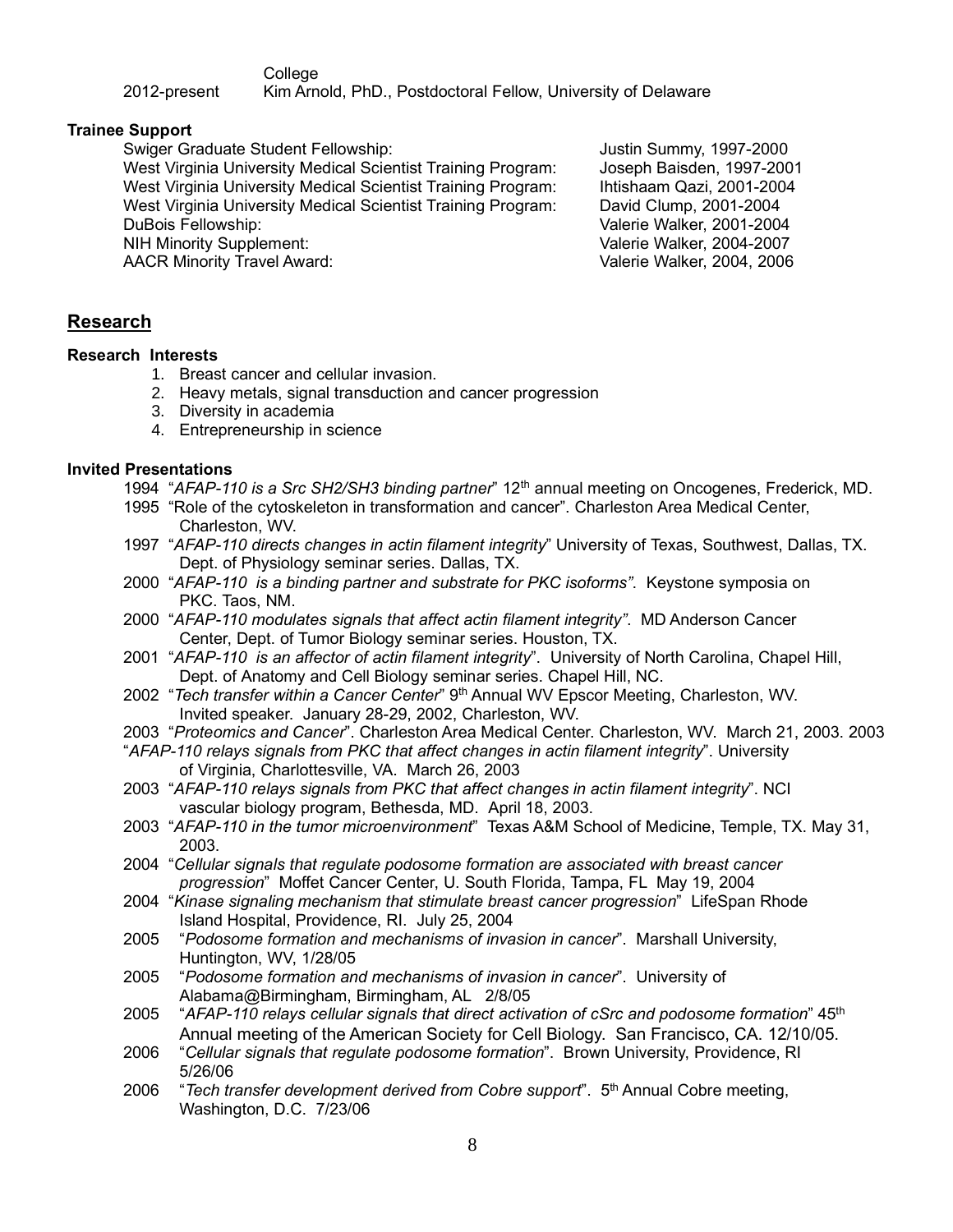- 2007 "*CoBRE funding in support of a Cancer Center initiative for WV*". Congressional staff presentation, Senate Hart Building, Washington, D.C., 1/18/07
- 2007 "*Determining if cSrc activation directs cisplatin resistance in ovarian cancer cells*". 10th annual meeting of the Translational Research Cancer Center's Consortium. Cleveland Clinic, Cleveland, OH 2/9/07
- 2007 "*A mechanism for PKC directed cSrc activation*". Medical College of Georgia, Cancer Center. 4/23/07
- 2007 "Personalized Medicine and Cancer" 17<sup>th</sup> Annual Fall Cancer Conference, Morgantown, WV 9/29/07
- 2008 "Breast cancer in West Virginia" Annual meeting of WV Institute on Aging, Morgantown, WV 6/4/08
- 2008 "New trends in cancer research" National CoBRE Research Meeting, Washington, D.C., 8/6/08
- 2009 "Identification of a Drug Target for Breast Cancer" Scranton Temple Residency Program, Scranton, PA 2/3/09
- 2009 "Biomedical Research and Economic Development" Marywood University Economic Development Council, Scranton, PA 4/3/09
- 2010 "Developing Biotech in Northeastern Pennsylvania" Ben Franklin Development Corporation, Bethlehem, PA 1/6/10
- 2010 "Developing Biotech in Northeastern Pennsylvania" Northeastern Pennsylvania Faculty Symposium, King's University, Wilkes-Barre, PA 4/9/10
- 2010 "Phosphatidic acid binding to a Pleckstrin Homology Domain" University of Kentucky, Lexington, KY, 9/20/10
- 2010 "Phosphatidic acid binding to a Pleckstrin Homology Domain" Brown University, Providence, RI, 9/24/10
- 2011 "AFAP1 function in breast physiology" University of South Alabama, Mobile, AL 5/24/11 2012 "Future directions in biomedical research: University of Delaware, Newark, DE 4/1/12 2012 "Future directions in biomedical research: Clemson University, Clemson, SC 4/21/12
- 2013 "AFAP1 20 year study of a src substrate and its role in cellular physiology" Unidel Seminar, University of Delaware, Newark, DE 2/27/13
- 2014 "AFAP1: Cellular and Physiological roles in breast development and breast cancer" Dept of Biology, University of Delaware, Newark, DE. 3/7/14
- 2014 "Biomedical Research in the United States". Plymouth University, Plymouth, England, May 23, 2014
- 2015 "Drug Discovery using Natural Products". FAU Harbor Branch Oceanographic Institute

#### **Meeting Chair**

- 2000 1<sup>st</sup> Conference on Molecular Mechanisms of Metal Toxicity and Carcinogenesis. Morgantown, WV
- 2001 2<sup>nd</sup> Conference on Molecular Mechanisms of Metal Toxicity and Carcinogenesis. Morgantown, WV.
- 2008: Organizing committee Chair:  $11<sup>th</sup>$  annual meeting of the Translational Research Cancer Center Consortium (TRC3). Feb 20-22, 2008.
- 2011 Regional Meeting on Economic Development: Chair, Undergraduate Research, Scranton, PA 4/12/11.

## **Research Funding and Grant Support (***annual direct costs shown***) Active Funding**

HEERF Daniel Flynn (PI) 07/01/2020-06/30/2022 Dept of Education 1% effort 10 minutes and the set of Education 324,089,921 Title: HEERF I, II, III funding for Florida Atlantic University Goal: To assist FAU in recovery from COVID Role: PI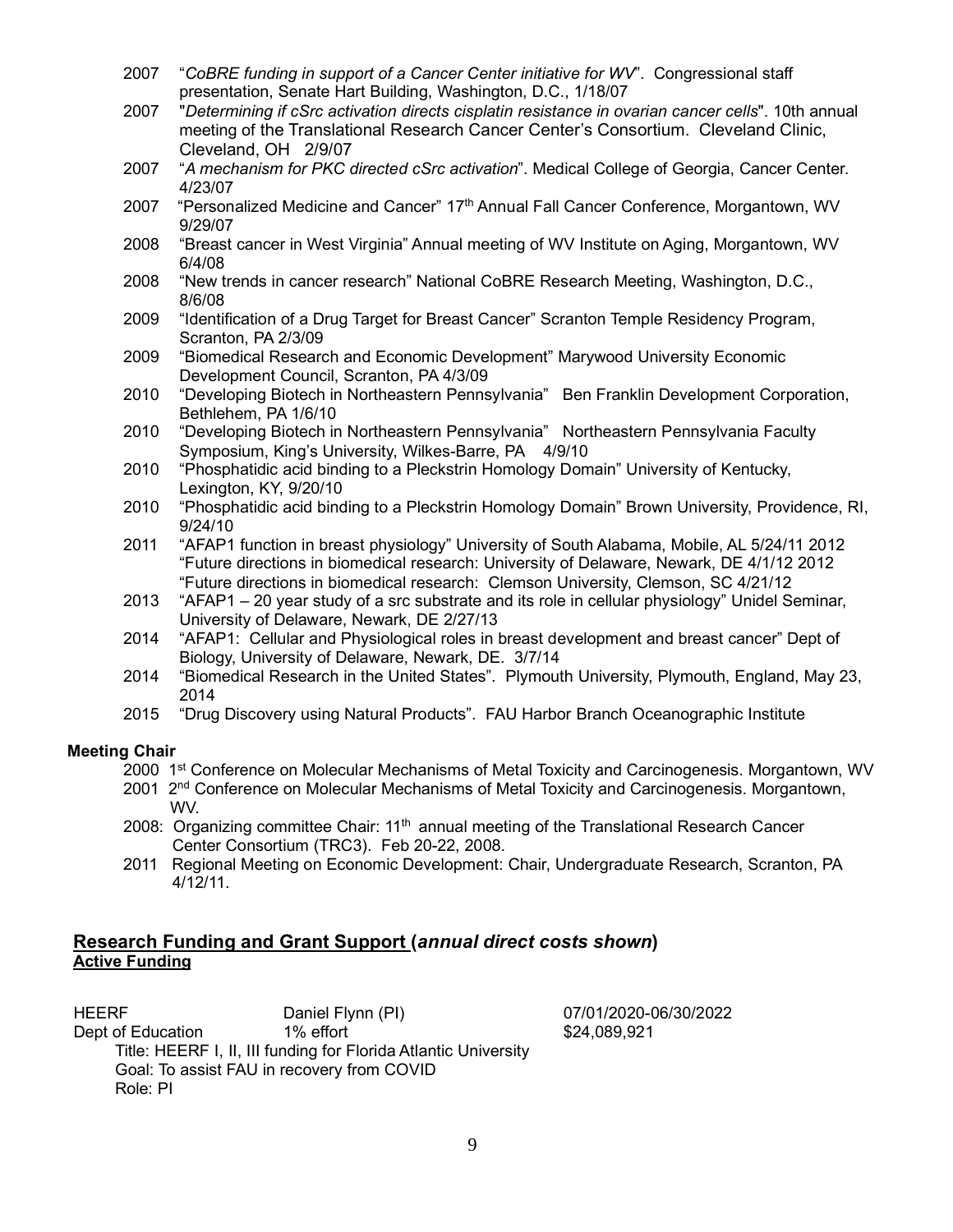| SBDC/FAU<br>Dept of Commerce<br>Role: PI                                                           | Daniel Flynn (PI)<br>5% effort<br>Title: South Florida Small Business Development Center at FAU<br>Goal: To provide assistance to small businesses in Palm Beach and Broward Counties | 01/01/18-12/31/22<br>\$1,200,000/yr                                                                                                   |
|----------------------------------------------------------------------------------------------------|---------------------------------------------------------------------------------------------------------------------------------------------------------------------------------------|---------------------------------------------------------------------------------------------------------------------------------------|
| <b>NSF</b><br>NSF I-Corp program<br>Title: I-Corps sites an an ecosystem catalyst<br>Program.      | Rhys Williams (PI)<br>1%<br>Role: My role is to serve as Co-PI of the program.                                                                                                        | 06/1/18 - 5/31/23<br>\$100,000/yr<br>Goal: To develop undergraduate research programs that promote entrepreneurship in the First Step |
| <b>Grants in review</b>                                                                            |                                                                                                                                                                                       |                                                                                                                                       |
| <b>NIH Construction Grant</b><br>NIH/C06 Construction Grant<br><b>Title: Neurobiology Building</b> | Daniel C. Flynn (PI)<br>Goal: To construct animal quarters in a new 60,000 ft neuroscience research building.                                                                         | 10/1/22-09/29/27<br>\$8,000,000                                                                                                       |
| <b>Other Funded Grants - Expired</b>                                                               |                                                                                                                                                                                       |                                                                                                                                       |
| R01-CA60731-19A1<br><b>NIH/NCI</b>                                                                 | Daniel C. Flynn (PI)<br>25% Effort<br>Title: AFAP-110 effects actin filament integrity<br>Goal: To determine the mechanism by which AFAP-110 alters actin filament integrity          | $4/1/94 - 8/31/13$<br>\$225,000/yr                                                                                                    |
| DCE/PA<br><b>DCED</b>                                                                              | Daniel C. Flynn (PI)<br>5% Effort<br>Title: Development of a Technology Transfer Office at TCMC<br>Goal: To develop an infrastructure that supports technology transfer at TCMC.      | $1/1/11 - 7/31/12$<br>\$100,000                                                                                                       |
| Appalachian Research Council<br>ARC<br>research                                                    | Daniel C. Flynn (PI)<br>1% Effort<br>Title: Technology for Training Students in Biotechnology                                                                                         | $9/30/11 - 9/29/12$<br>\$150,000<br>Goal: To purchase advanced technology for use in training masters level students in biomedical    |
| <b>HRSA</b><br><b>HRSA/DHHS</b>                                                                    | Daniel C. Flynn (PI)<br>1%<br>Goal: To purchase technology for molecular analysis of diseased and normal tissue                                                                       | $7/1/10 - 6/30/11$<br>\$247,000                                                                                                       |
| <b>KISK</b><br><b>DECD/PA</b><br>Title: High Throughput Microscopy                                 | Daniel C. Flynn (PI)<br>1%<br>Goal: To obtain funds to purchase a high throughput microscope                                                                                          | $5/1/09 - 4/30/10$<br>\$137,000                                                                                                       |
| <b>American Cancer Society</b>                                                                     | Daniel C. Flynn (PI)                                                                                                                                                                  | $1/1/09 - 12/31/11$                                                                                                                   |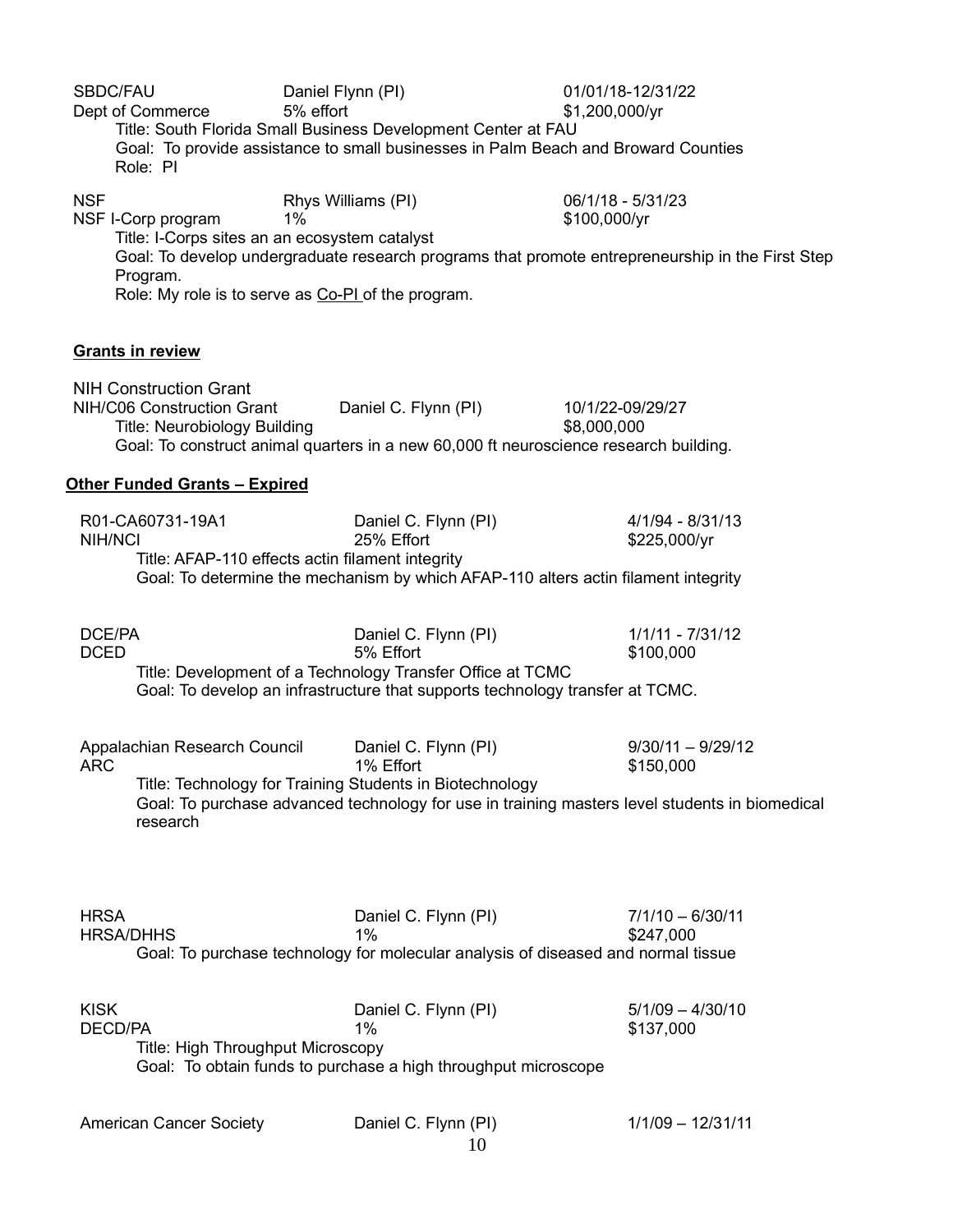| <b>ACS Institutional Research Grant</b>                                  | 5%<br>Goal: To establish pilot funding for new investigators.<br>Re-assigned to new PI upon leaving WVU                                                                                                                |                                                                                                                                                                                                                                                                                                                                                              |
|--------------------------------------------------------------------------|------------------------------------------------------------------------------------------------------------------------------------------------------------------------------------------------------------------------|--------------------------------------------------------------------------------------------------------------------------------------------------------------------------------------------------------------------------------------------------------------------------------------------------------------------------------------------------------------|
| NIH-P20-RR016477-04<br><b>NCRR</b>                                       | Jim Sheil (PI)<br>5%<br>Title: West Virginia Idea Networks of Biomedical Research Excellence (WV-INBRE)<br>research projects. DCF mentors a faculty member from Wheeling Jesuit University.                            | $6/1/04 - 5/31/09$<br>\$489,908/yr<br>Goal: To create a network for training undergraduate scientists and faculty at small colleges to do<br>medical research by mentoring undergraduate students and faculty from small colleges to do summer                                                                                                               |
| <b>ESRE</b><br>State of WV (WVEpscor)<br>Title: Eminent Scholars Program | Daniel C. Flynn (PI)<br>1%<br>Goal: To recruit clinical trialists to work at the WVU Mary Babb Randolph Cancer Center<br>Supports 3 clinical trialists salary for 1 year and startup funds. PI draws no salary support | 10/01/07 - 9/30/10<br>\$2,500,000/3 yrs                                                                                                                                                                                                                                                                                                                      |
| <b>Corporate Grant</b><br>Protea Biosciencs, Inc                         | Daniel C. Flynn (PI)<br>1%<br>Title: Drug design against the pleckstrin homology domain of AFAP-110<br>Goal: to generate a lead compound that binds to the PH domain of AFAP-110                                       | 11/1/07 - 10/31/10<br>\$400,000/3 yrs                                                                                                                                                                                                                                                                                                                        |
| P20 RR16440-06<br><b>NIH/NCRR</b><br>Title: Cobre in Signal Transduction | Daniel C. Flynn (PI)<br>25%<br>Laura Gibson, upon leaving WVU (still active grant, through 2016)                                                                                                                       | 9/30/01 - 6/30/11<br>\$1,500,000/yr<br>Goal: To establish a Center of Biomedical Research Excellence (COBRE) in Signal Transduction and<br>Cancer. Supports five junior faculty members and their research programs, 5 new faculty recruits and<br>creation of 2 core facilities. The PI acts as a director and receives salary support, only. Reassigned to |
| NSF – no assignment $#$<br>NSF/WVEPSCoR<br>still active                  | P. Gannett (PI)<br>5%<br>Title: Cancer Nanotechnology Training Program                                                                                                                                                 | $1/1/05 - 12/31/12$<br>\$350,000/yr<br>Goal: to foster collaborative graduate student training in West Virginia State Universities in the area of<br>Cancer biology and nanotechnology. DCF resigned from grant and transferred to P. Gannett. Grant is                                                                                                      |
| NIH - CA109748-01A1<br>NIH/NCI<br>glioblastoma                           | C. Gladson (PI)<br>5%<br>Title: The Role of Lyn in Glioma Progression and Migration                                                                                                                                    | $7/1/04 - 6/30/09$<br>\$25,000/yr<br>Goal: This is a subcontract with the U. Alabama @ Birmingham to generate Lyn/Fyn chimeras and<br>analyze their affects on cellular signals that alter actin filament integrity and promote motility in                                                                                                                  |
| Elsa U. Pardee Foundation<br>Pardee Foundation                           | Daniel C. Flynn (PI)<br>5%<br>Title: Src activation of ERCC1 in Ovarian cancer                                                                                                                                         | $7/1/07 - 6/30/08$<br>\$100,000/yr                                                                                                                                                                                                                                                                                                                           |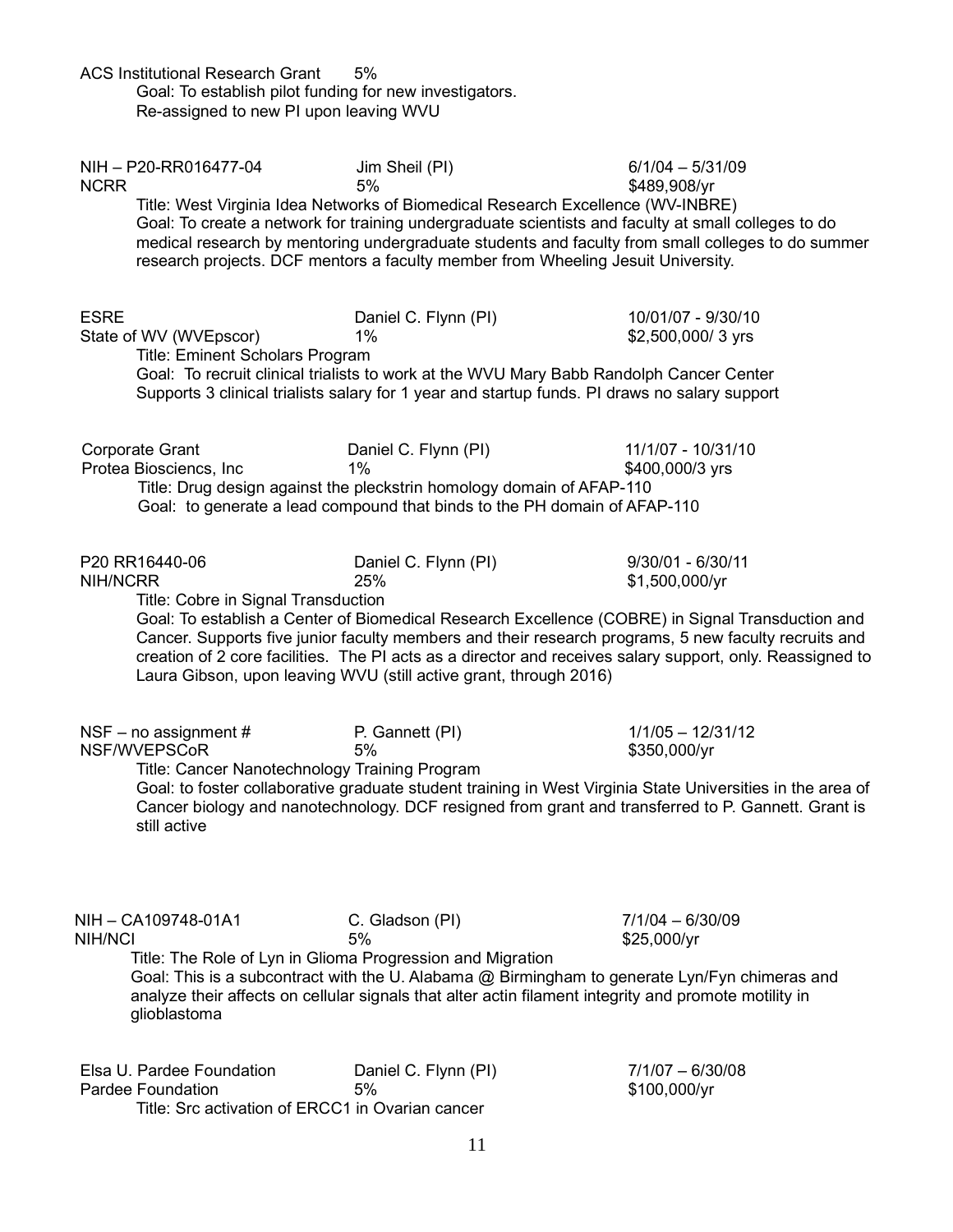Goal: To determine whether activation of cSrc induces cisplatin resistance in ovarian cancer cell lines via an ability to upregulate ERCC1.

| <b>CDC</b><br>CDC/BCCSP                                                           | Daniel C. Flynn (PI)<br>25%                                                                                                                                               | $8/1/07 - 7/31/08$<br>\$63,000/yr   |
|-----------------------------------------------------------------------------------|---------------------------------------------------------------------------------------------------------------------------------------------------------------------------|-------------------------------------|
| Review date: Spring, 2007                                                         | Title: Detecting signatures for cSrc activation in ovarian cancer<br>Goal: To detect signatures for cSrc activation in ovarian cancer that may dictate treatment          |                                     |
| R01-CA60731-MS1<br>NIH/NCI                                                        | Daniel C. Flynn (PI)<br>1%<br>Title: Supplement to "AFAP-110 effects actin filament integrity"                                                                            | 5/1/04 to 4/30/08<br>\$25,000/yr    |
|                                                                                   | Goal: A minority supplement to support Valerie Walker as a grad student.                                                                                                  |                                     |
| 1T32ES10953-02<br><b>NIH/NIEHS</b><br>Title: Training Program in Immunotoxicology | John B. Barnett (PI)<br>5%                                                                                                                                                | 7/01/01 to 6/30/06<br>\$759,228/yr  |
| graduate student.                                                                 | Goal: To provide support for 4 graduate students and 2 post-doctoral fellows. DCF mentors 1                                                                               |                                     |
| R01-ES11311-01A1<br><b>NIH/NIEHS</b>                                              | John B. Barnett (PI)<br>5%                                                                                                                                                | 9/1/2002 to 6/30/06<br>\$225,000/yr |
|                                                                                   | Title: Effects of the Herbicide, Propanil, on T cell signaling<br>Goal: To identify the mechanism by which propanil alters signaling in T cells.                          |                                     |
| P20-16440-02A1S3<br>NIH/NCRR                                                      | Daniel C. Flynn (PI)<br>$1\%$ *                                                                                                                                           | 9/30/03-6/30/04<br>\$353,919        |
|                                                                                   | Title: Supplement for Cobre in Signal Transduction and Cancer<br>Goal: To purchase equipment to automate the WVU Proteomics facility.                                     |                                     |
| S10 RR16792-01<br><b>NIH/NIEHS</b>                                                | John B. Barnett (PI)<br>$(co-PI)$ 1%                                                                                                                                      | 7/1/2002 to 6/30/03<br>\$498,740    |
| Title: Mass spectrometry for proteomics                                           | Goal: To purchase two mass spectrometers for the proteomics facility. Revised proposal written by<br>Dan Flynn while Dr. Barnett was on sabbatical, prior to funding.     |                                     |
| Unassigned #<br><b>WV State Challenge Grant</b>                                   | Aaron Timperman (PI)<br>(co-PI) 5%*                                                                                                                                       | 9/30/02 to 9/29/06<br>\$1,733,000   |
| Title: Proteomic databases for ovarian cancer                                     | Goal: To establish a functional proteomics facility and to generate proteomic databases related to<br>ovarian cancer, in collaboration with Protea Biosciences, Inc.      |                                     |
| RPG-99-088-01-MBC<br><b>American Cancer Society</b>                               | Daniel C. Flynn (PI)<br>10%                                                                                                                                               | 1/01/99 to 12/31/01<br>\$240,000    |
| and how this interaction affects retroviral assembly.                             | Title: NC protein/actin filament interactions in retroviral assembly<br>Goal: To identify the mechanism by which retroviral nucleocapsid proteins bind to actin filaments |                                     |
| R29-CA60731<br>NIH/NCI                                                            | Daniel C. Flynn (PI)<br>35%                                                                                                                                               | 5/1/94 to 4/30/99<br>\$350,000      |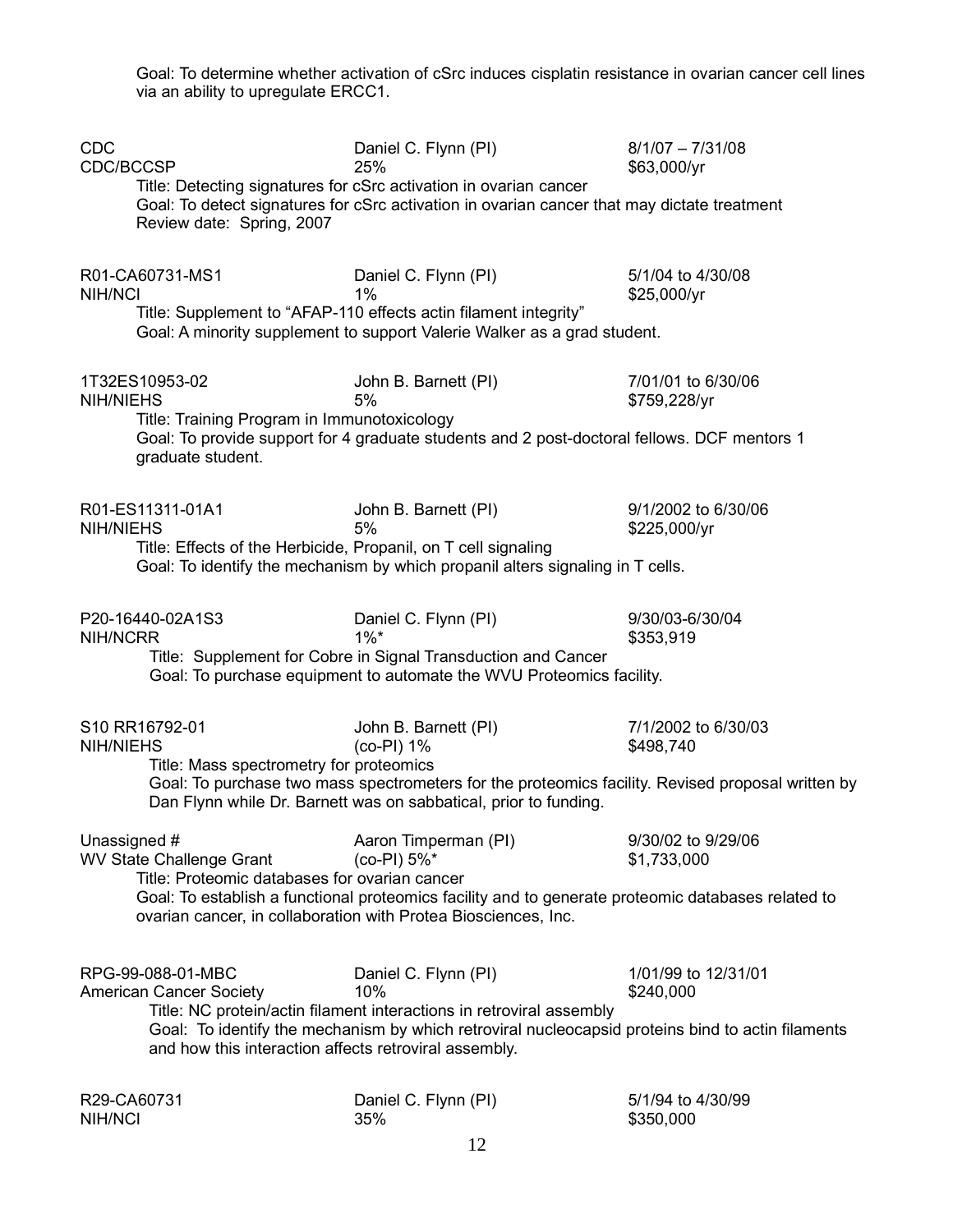|                                                                           | Title: Characterization of the pp60 <sup>src</sup> binding protein AFAP-110<br>Goal: To determine the mechanism by which AFAP-110 and $pp60^{src527F}$ form a stable complex.                                                                                                                                      |                                  |
|---------------------------------------------------------------------------|--------------------------------------------------------------------------------------------------------------------------------------------------------------------------------------------------------------------------------------------------------------------------------------------------------------------|----------------------------------|
| <b>MBC</b><br>West Virginia University Research<br>Corporation            | Peter Gannett (PI)<br>(Co-PI) 2%<br>Title: Advancing the Research mission at WVU via High Field NMR<br>Goal: To obtain an NMR for the purposes of research at WVU.                                                                                                                                                 | 1/01/00 to 12/31/01<br>\$160,000 |
| R01-ES07521<br><b>NIH/NIEHS</b><br>cells.                                 | John Barnett (PI)<br>(co-PI) 5%<br>Title: In vitro Immunotoxicity Studies on a Herbicide, Propanil<br>Goal: To determine the role of propanil in regulating signal transduction pathways in macrophage                                                                                                             | 4/1/97 - 3/31/00<br>\$401,050    |
| No assignment #<br>Emmet G. and Brownie E.<br><b>McDowell Fund</b>        | Daniel C. Flynn (PI)<br>5%<br>Title Activation of telomerase by Src, Yes and Myb proto-oncogenes<br>Goal: To determine whether cYes or cSrc activate telomerase.                                                                                                                                                   | 3/01/98 to 2/28/99<br>\$20,000   |
| No assignment #<br>Fraternal Order of Eagles                              | Daniel C. Flynn (PI)<br>5%<br>Title: Analysis of AFAP-110 in human tumors and normal tissues<br>Goal: To analyze human tumors for the expression of AFAP-110.                                                                                                                                                      | 10/1/98 - 9/30/99<br>\$10,000    |
| No assignment #<br>L. Newton and Katherine Thomas<br><b>Memorial Fund</b> | Daniel C. Flynn (PI)<br>5%<br>Title: Characterization and Disruption of the pp60 <sup>src</sup> -pp110 stable Complex: Determining the role of SH2<br>mediated protein interactions in src-transformed cells and Breast adenocarcinoma<br>Goal: To analyze breast cancer cell lines for AFAP-110/Src interactions. | 4/1/93 to 3/31/97<br>\$80,000    |
| No assignment #<br>WVU Medical Center, Team<br><b>Development Grants</b>  | Daniel C. Flynn (PI)<br>5%<br>Title: Tumor Biology and Experimental Therapeutics Research Program<br>Goal: To develop a team of research scientists focused on signal transduction in breast cancer.                                                                                                               | 1/1/97-12/31/97<br>\$60,000      |
| No assignment #<br>Elizabeth Brown Charitable Trust                       | Daniel C. Flynn (PI)<br>5%<br>Title: Mitogens and Signal Transduction in Breast Cancer<br>Goal: To analyze breast cancer cells for changes in activity of AFAP-110 in response to Src.                                                                                                                             | 11/1/95 to 10/31/96<br>\$5,000   |
| No assignment #<br><b>Basic Science Research Grant</b><br>pp60src         | Daniel C. Flynn (PI)<br>5%<br>Title: Identification of tyrosine phosphorylation sites in pp110: A novel substrate for the tyrosine kinase<br>Goal: To analyze AFAP-110 for tyrosine phosphorylation sites in response to Src.                                                                                      | 3/1/93 to 2/28/94<br>\$8,000     |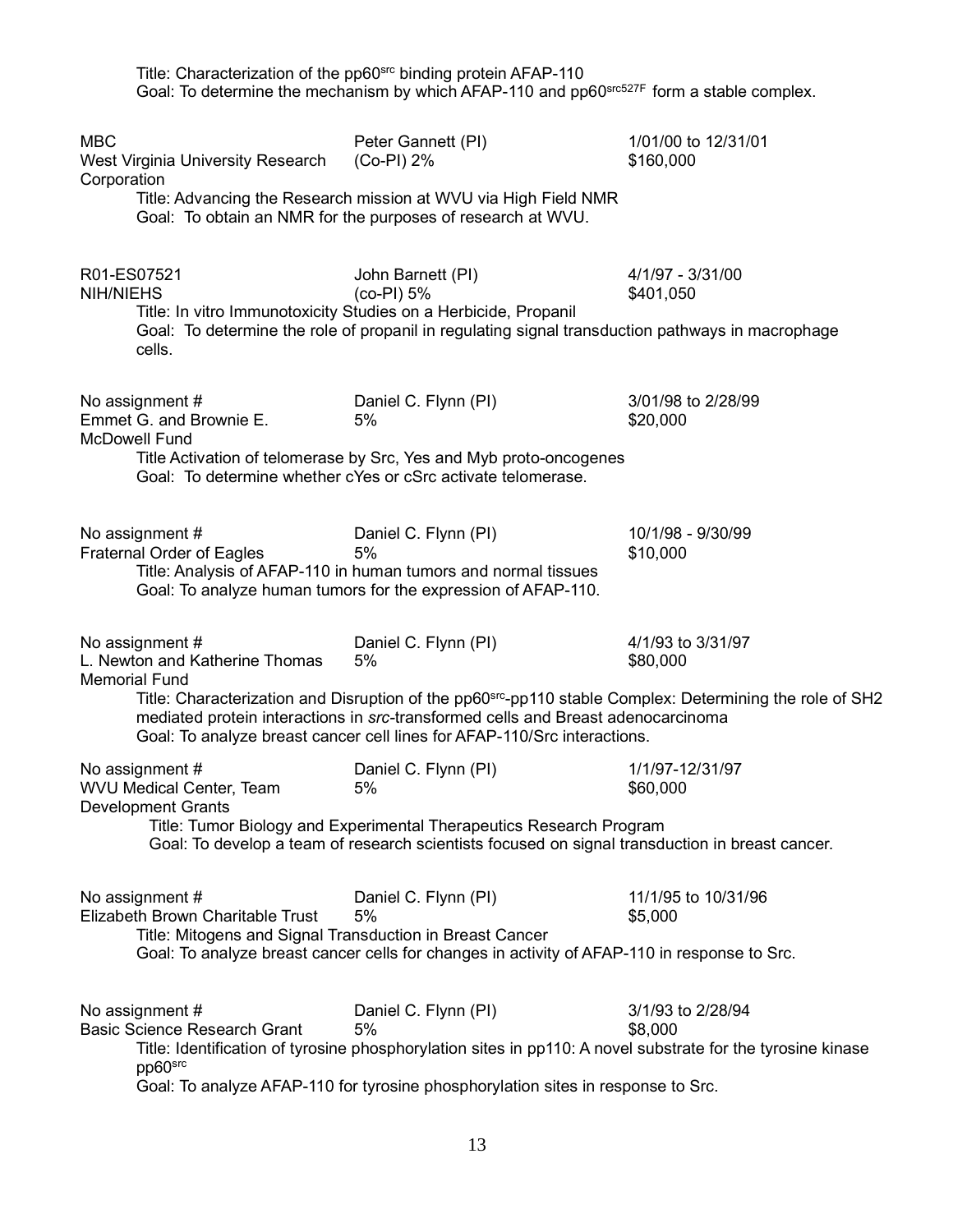**Scholarship** 

Title: Characterization of two novel actin filament associated proteins, pp110 and alt110 Goal: To characterize a splice variant of AFAP-110.

#IRG-181B Daniel C. Flynn (PI) 7/1/92 to 6/30/93

\$9500

American Cancer Society Institutional Research Grant

> Title: Identification of the pp60s<sup>rc</sup> binding domain contained within AFAP-110: A novel pp60src binding protein

Goal: To characterize AFAP-110 binding to Src<sup>527F</sup>

# **PUBLICATIONS**

- 1. **Flynn, D.C**., R.A. Olmsted, J.M. Mackenzie and R.E.Johnston. 1988. Antibody mediated activation of Sindbis virus. *Virology* **166**:82-90.
- 2. Johnston, R.E., N.L. Davis, J.M. Polo, D.L. Russell, D.F. Pence, W.J. Meyer, **D.C. Flynn**, L.Willis, S.-C. Lin, and J.F. Smith. 1989. Studies of alphavirus virulence using full-length clones of Sindbis and Venezuelan equine encephalitis viruses. *In* Positive Strand RNA Viruses, p. 373-389 (ed. M. Brinton and R.R. Reuckert), Alan R. Liss, inc. NY, NY.
- 3. **Flynn, D.C**., W.J.Meyer, J.M.Mackenzie, and R.E.Johnston. 1990. A conformational change in Sindbis glycoproteins E1 and E2 is detected at the plasma membrane as a consequence of early virus-cell interaction. *J. Virol*. **64**:3643-3653.
- 4. **Flynn, D.C**., M.D.Schaller, and J.T.Parsons. 1992. Tyrosine phosphorylation of a 120,000 Da membraneassociated protein by the neural form of pp60 src , pp60 src+ *Oncogene* **7**:579-583.
- 5. Schaller, M.D., Bouton, A.B., **Flynn, D.C**., and J.T. Parsons. 1993. Identification and characterization of novel substrates for protein tyrosine kinases. *Prog. in Nucleic Acid Res. and Mol. Biol*. **44:**205-227.
- 6. **Flynn, D.C**., T.-L. Horne, A.B. Reynolds, and J.T. Parsons. 1993 Identification and sequence analysis of cDNAs encoding a 110 kilodalton actin filament associated pp60src substrate. *Molecular and Cellular Biology* 13:7892-7900*.*
- 7. **Flynn, D.C.**, T.C. Koay, C.G. Humphries, and A.C. Guappone. 1995. AFAP-120: A variant form of the Src SH2/SH3 binding partner AFAP-110 is detected in brain and contains a novel internal sequence which binds to a 67 kDa protein. *J. Biol. Chem*. 270:3894-3899
- 8. Strobl, J.S., W. F. Wonderlin, and **D. C. Flynn**. 1995. Mitogenic Signal Transduction in Human Breast Cancer Cells. *General Pharmacology*, 26:1643-1649.
- 9. Guappone, A.C., Y. Qian, T. Weimer, and **D.C. Flynn**. 1996. An in vivo system for analysis of stable complex formation between Src and AFAP-110. *Methods in Cell Science*, 18:55-65.
- 10. Shi, X., **D.C. Flynn**, D.W. Porter, S.S. Leonard, V. Vallyathan, and V. Castronova. 1997. Hypotaurine but not taurine functions as an efficient hydroxyl radical scavenger and inhibits silica-induced lipid peroxidation. *Annals of Clinical and Laboratory Science,* 27*:365-374*.
- 11. Guappone, A.C. and **D.C. Flynn**. 1997. The Integrity of the SH3 Binding Motif of AFAP-110 is Required to Facilitate Tyrosine Phosphorylation by, and Stable Complex Formation with, Src., *Molecular and Cellular Biochemistry* 175*:243-252*
- 12. Shi, X., **D.C. Flynn**, K. Liu, and N. Dalal. 1997. Vanadium (IV) formation in the reduction of vanadate by glutathione reductase/NADPH and the role of molecular oxygen. *Annals of Clinical and Laboratory Science. 27:422-427*.
- 13. Guappone, A.C., T. Weimer, and **D.C. Flynn**. 1998. Formation of a stable Src-AFAP-110 complex through either an amino terminal or a carboxy terminal SH2-binding motif. *Molecular Carcinogenesis* 22:110-119*.*
- 14. Qian, Y., J. M. Baisden, E. H. Westin, A. C. Guappone, T. Koay, and **D.C. Flynn**. 1998. Src can regulate carboxy terminal interactions with AFAP-110 which modulate self-association and cell localization. *Oncogene*  16:2185-2195*.*
- 15. Qian, Y., A.C. Guappone, J.M. Baisden, M.W. Hill, J.Summy, and **D.C. Flynn**. 1999. Monoclonal Antibodies Directed Against AFAP-110 Recognize Species-specific and Conserved Epitopes. *Hybridoma 18:167-175*.
- 16. Summy, J., A.C. Guappone, M.Sudol, and **D.C. Flynn**. 2000. SH2 and SH3 interactions can dictate specificity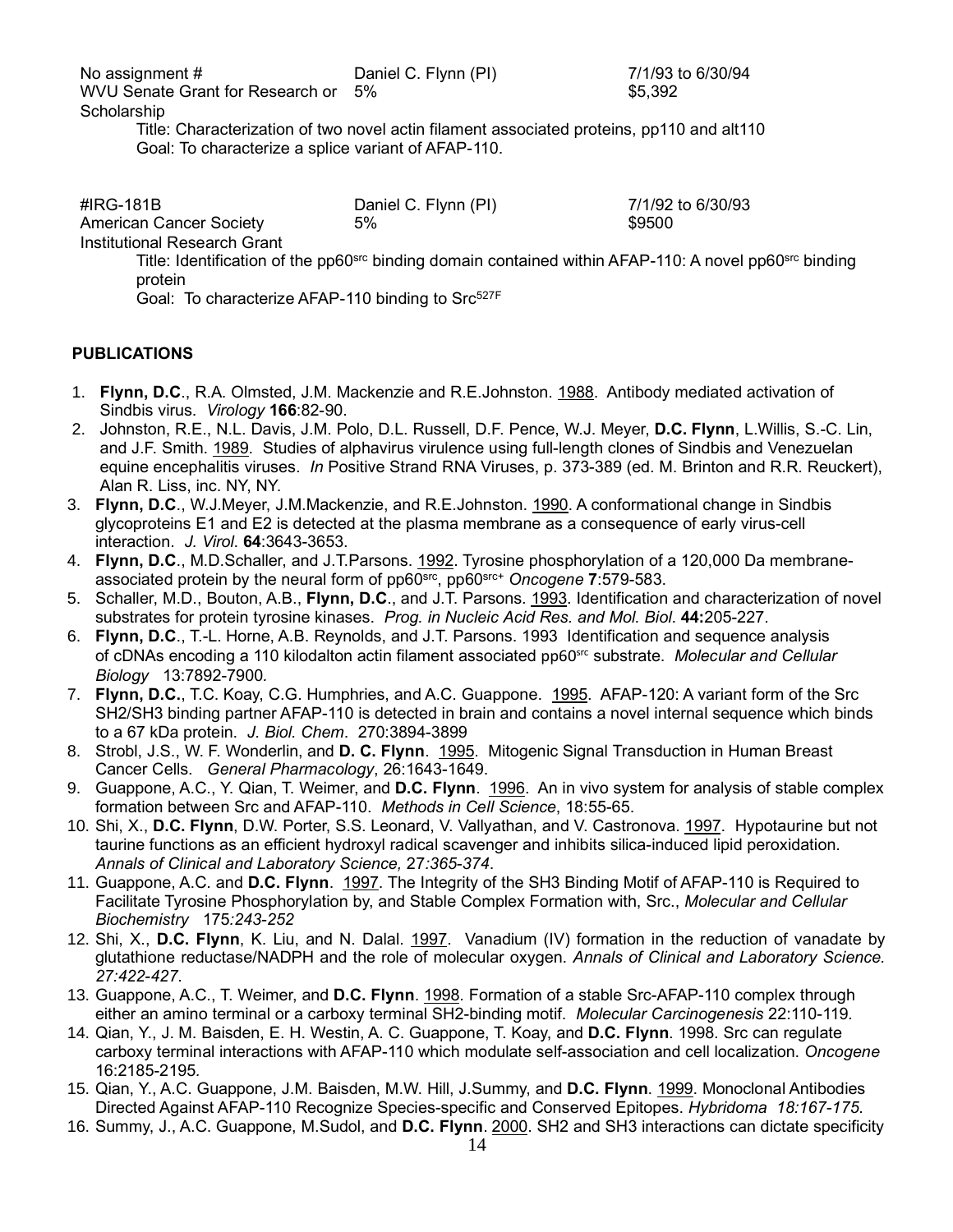in substrate selection between cSrc and cYes. *Oncogene 19:155-160.*

- *17.* Qian, Y., J.M. Baisden, H.G. Zot, W.B. Van Winkle and **D.C. Flynn**. 2000. The carboxy terminus of AFAP-110 modulates direct interactions with F-actin and regulates its ability to alter actin filament integrity and induce lamellipodia formation. *Exp.Cell Res. 255:102-113*.
- *18.* Gao, H., A. Henderson, **D.C. Flynn**, K.S. Landreth, and S.G. Ericson. 2000. Effects of the protein tyrosine phosphatase CD45 in FcRIIa signaling and neutrophil function. *Exp. Hematology 28:1062- 1070*.
- *19.* Hoey, J., J. Summy and **D.C. Flynn**. 2000. Chimeric constructs containing the SH4/Unique domains of cYes can restrict the ability of Src527F to efficiently upregulate Heme Oxygenase-1 expression. *Cell. Signaling 12:887-897*.
- *20.* Baker, S.J., R. Sumerson, C.D. Reddy, AS Berrebi, **D.C. Flynn** and E.P. Reddy. 2001. Characterization of an Alternatively spliced AATYK mRNA: Expression pattern of AATYK in the brain and neuronal cells. *Oncogene 20:1015-1021*.
- *21.* Qian, Y, S. Wang, S.S. Leonard, J. Ye, F. Chen X. Shi and **D.C. Flynn**. 2001. Cr(VI) causes the increase of tyrosine phosphroyation through reactive oxygen species-mediated reactions. *Mol. Cell. Biochem*. 222:199- 204.
- *22.* **Flynn D.C**. 2001. Adaptor Proteins. *Oncogene* 20:6270-6272.
- *23.* Baisden, J.M., Y. Qian, H.G. Zot and **D.C. Flynn**. 2001. The actin filament associated protein AFAP- 110 is an adaptor protein that modulates changes in actin filament integrity. *Oncogene* 20: 6435-6447.
- *24.* Baisden, J.M., A.S. Gatesman, L. Cherezova, B.-H. Jiang, and **D.C. Flynn**. 2001. The intrinsic ability of AFAP-110 to alter actin filament integrity is linked with its ability to also activate cellular tyrosine kinases. *Oncogene* 20:6607-6616*.*
- *25.* Cherezova, L., A. Gatesman and **D.C. Flynn**. 2001. Regulation of Adaptor protein function through phosphorylation. 2002. *Frontiers in Bioscience* 7: 164-203*.*
- *26.* Qian Y., J.M. Baisden, L. Cherezova, X. Shi, T. Mast, J. Pustula, H.G. Zot N. Mazloum, M.Y. Lee, and **D.C. Flynn**. 2001. PKC phosphorylation increases the ability of AFAP-110 to cross-link F-actin. *Mol. Biol. Cell.* 13(7):2311-2322.
- *27.* Gao N., B.H. Jiang, S.S. Leonard, L. Corum, Z. Zhang, J.R. Roberts, J. Antonini, J.Z. Zheng, **D.C. Flynn**, V. Castranova, X. Shi. 2002. p38 signaling-mediated hypoxia-inducible factor 1alpha and vascular endothelial growth factor induction by Cr(VI) in DU145 human prostate carcinoma cells. *J Biol Chem* 277:45041-45048.
- 28. Berwanger B., O. Hartmann, E. Bergmann, S. Bernard, D. Nielsen, M. Krause, A. Kartal, **D. Flynn**, R. Wiedemeyer, M. Schwab, H. Schäfer, H. Christiansen and M. Eilers. 2002. Loss of a Fyn-regulated differentiation and growth arrest pathway in advanced stage neuroblastoma. *Cancer Cell,* 2(5):377-386*.*
- 29. Summy J.M., M. Sudol, M. Eck, A.S. Gatesman, A.N. Monteiro, M.J. Eck and **D.C. Flynn**. 2003. Specificity in signaling by cYes. *Frontiers in Bioscience,* 8:S185-205.
- *30.* Clump, D.A., R. Clem, A.S. Berrebi and **D.C. Flynn**. 2003. Expression levels of the Src activating protein AFAP-110 are developmentally regulated in brain. *J. Neurobiology,* 54:473-485.
- *31.* Qian Y., J. Luo, S.S. Leonard, G.K. Harris, **D.C. Flynn** and X. Shi. 2003. Hydrogen peroxide formation and actin filament reorganization by CDC42 is essential for ethanol-induced *in vitro* angiogenesis. *J. Biol. Chem.,* 278:16189-16197.
- *32.* Summy J.M., Y. Qian, B.-H. Jiang, A. Gatesman, A. Guappone-Koay, X. Shi and **D.C. Flynn**. 2003. The c-Yes Amino Terminal SH4 and Unique Domains Prevent Actin Filament Rearrangement and Phosphatidylinositol-3-Kinase Activation by Src527F/c-Yes Chimeric Proteins. *J. Cell Science,* 116:2585- 2598*.*
- *33.* Qian, Y., J.M. Baisden, H. Zot, L. Cherezova, N. Mazloum, M.Y. Lee, I. Qazi, A. Guappone-Koay, and **D.C. Flynn**. 2004. Analysis of the role of the leucine zipper motif in regulating the ability of AFAP-110 to alter actin filament cross linking. *Journal of Cellular Biochemistry* 91:602-620.
- 34. Qian, Y., L. Corum, Q. Meng, J. Blenis, J.Z. Zheng, X. Shi, **D.C. Flynn**, and B.-H. Jiang. 2004. PI3K induced actin filament remodeling through Akt and p70S6K1: implication of essential role in cell migration. *Am. J. Pathol. Cell Physio* 286:C153-163.
- 35. Belcastro M, M.R. Miller, **D.C.Flynn**, A.P. Soisson. 2004. C/EBPß Activity and HPV-16 E6/E7 mRNA Expression Are Not Altered by Imiquimod (ALDARA) in Human Cervical Cancer Cells In Vitro. *Gynecologic Oncology,* 92:660-668.
- 36. Gatesman, A; JM Baisden, VG Walker, SA Weed and D.C. Flynn. 2004. Protein Kinase Cyactivates cSrc and alters actin filament integrity via AFAP-110. *Mol. Cell. Biol*. 24:7578-7597.
- 37. Gao, N., **D.C. Flynn**, V. Walker, X. Shi, B.-H. Jiang. 2004. The G1 cell cycle progression and the expression of G1 cyclins are regulated by PI3K/AKT/mTOR/p70S6K1 signaling in human ovarian cancer cells. *AJP-Cell*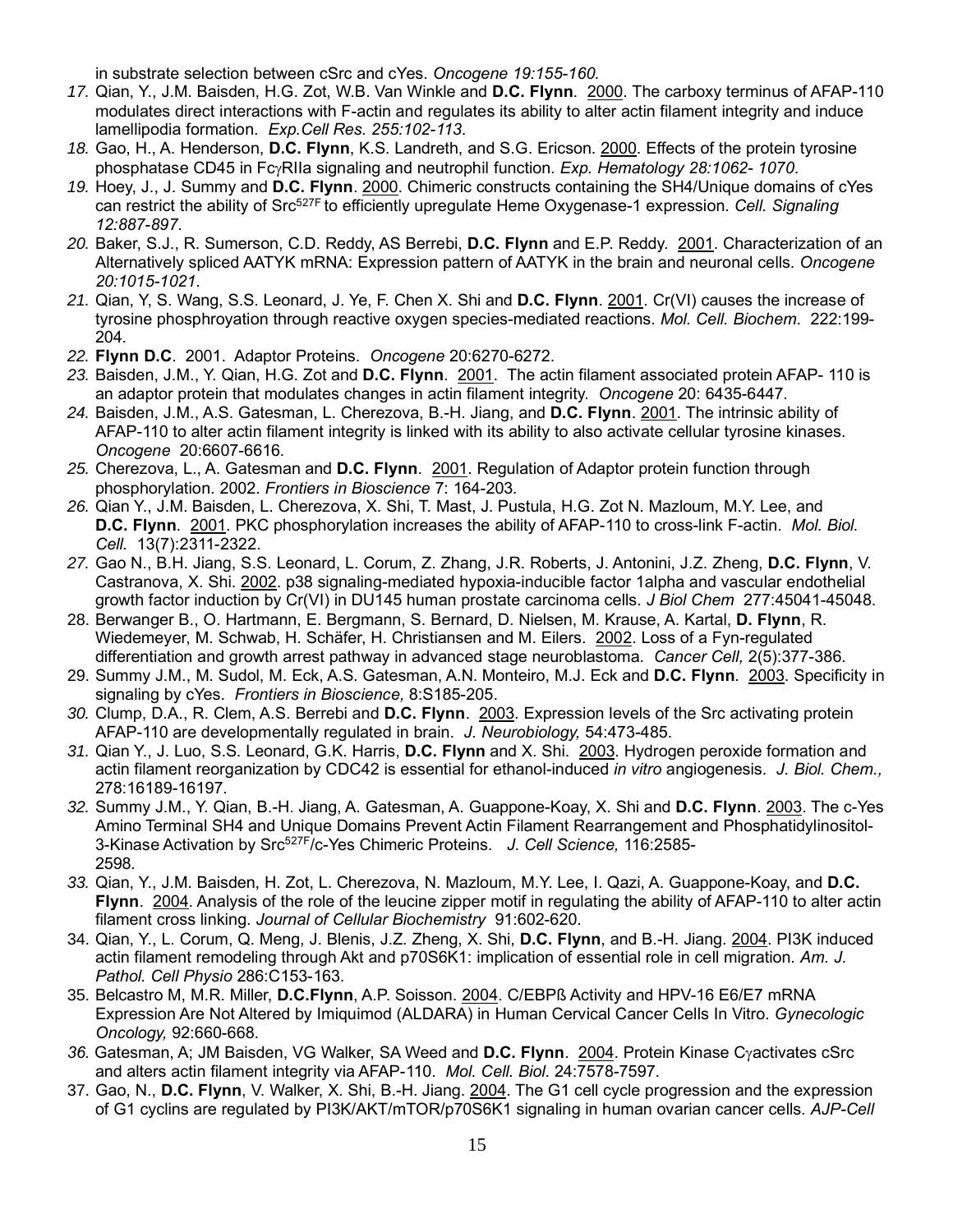*Biology* 287(2):C281-291.

- 38. Qian, Y., K.J. Liu, **D.C. Flynn**, V. Castranova and X. Shi. 2005. Cdc42-mediated actin filament reorganization regulates arsenic-induced NADPH oxidase activation and cell migration. *J. Biol. Chem*., 280: 3875-3884. [Cover Photo].
- *39.* Qian, Y., X. Zhong, **D.C. Flynn**, J. Zheng, M. Qiao, C. Wu, S. Dehar, X. Shi and B.-H. Jiang. 2005. ILK mediates actin filament rearrangements and cell migration and invasion through PI3K/AKT/Rac1 signaling. *Oncogene* 24):3154-3165.
- *40.* Wang G, Li X, Huang F, Zhao J, Ding H, Cunningham C, Coad JE, **Flynn DC**, Reed E, Li QQ. 2005. Antitumor effect of beta-elemene in non-small-cell lung cancer cells is mediated via induction of cell cycle arrest and apoptotic cell death. *Cell Mol Life Sci*. 62:881-893.
- *41.* Li X, Wang G, Zhao J, Ding H, Cunningham C, Chen F, **Flynn DC,** Reed E, Li QQ. 2005. Antiproliferative effect of beta-elemene in chemoresistant ovarian carcinoma cells is mediated through arrest of the cell cycle at the G2-M phase. *Cell Mol Life Sci*. 62:894-904.
- *42.* Stettner, MR, W. Wang, L.B. Nabors, S. Bharara, **D.C. Flynn**, J.R. Grammer, G.Y. Gillespie and C.L. Gladson. 2005. Lyn kinase activity is the predominant cellular Src kinase activity in glioblastoma tumor cells. *Cancer Research,* 65:5535-5543*.*
- *43.* Clump, DA, I. Qazi, M. Sudol and **D.C. Flynn**. 2005. c-Yes response to growth factor activation. *Traffic, 23:263-272*.
- *44.* Helfer, B., Boswell, B., Finlay, D., Cipres, A., Vouri, K., Bong Kang, T., Wallach D., Dorfleutner, A., **Flynn, D.C**., and Frisch, S. 2006. Caspase-8 promotes cell motility and calpain activity under nonapoptotic conditions. *Cancer Research* 66:4273-4278.
- 45. Jiang, B.-H., L.-Z. Liu, R. Schafer, **D.C. Flynn** and J.B. Barnett. 2006. A novel role for 3, 4 dichloropropionanilide (DCPA) in the inhibition of prostate cancer cell migration, proliferation, and hypoxiainducible factor 1alpha expression. *BMC Cancer* 6:204.
- *46.* J.J. Yu and **D.C. Flynn**. 2007. Artifactual mutations in the EGFR. *Biotechniques, 42:41*.
- 47. Dorfleutner, A., Bryan, N.B., Talbott, S.J., Funya, K.N., Rellick, S.L., Reed, J.C., Shi, X., Rojanasakul, Y., **Flynn, D.C**., and Stehlik, C. Cellular PYRIN domain-only protein (cPOP) 2 is a candidate regulator of inflammasome activation. 2007. *Infect. Immun. 75:1484-1492*.
- 48. Ma Yan, Y. Qian, L. Wei, J. Abraham, X. Shi, V. Castranova, E. J. Harner, **D. C. Flynn**, and L. Guo. 2007. Population-based Molecular Prognosis of Breast Cancer by Transcriptional Profiling. *Clinical Cancer Research, 13:2014-2022*
- *49.* Guo, L., J. Abraham, **D.C. Flynn**, V. Castronova, X. Shi and Y. Qian. 2007. Individualized survival and treatment response predictions for breast cancer using phospho-EGFr, phospho-ER, phospho- Her2/neu, phoshpo-IGF-IR/In, phosho-Mapk and phospho-p70 S6K proteins. *International Journal of Biological Markers*. *22;1-11*.
- *50.* V.G. Walker, A. Ammer, Z. Cao, L. Kelley, B.-H. Jiang, S. Weed H. Zot and **D.C. Flynn**. 2007. PI-3- kinase activation is required for PMA directed activation of cSrc by AFAP-110. *AJP-Cell Physiology, 293:C119-132*.
- *51.* Dorfleutner, A., C. Stehlik, J. Zhang, G.E. Gallick and **D. C. Flynn**. AFAP-110 is required for actin stress fiber formation and cell adhesion in MDA-MB-231 breast cancer cells. J. Cell Phys. *213:740-749*.
- 52. Sun, X.-H., **D.C. Flynn**, V. Castronova, L.L. Millecchia, A.R. Beardsley and J. Liu. 2007. Identification of a novel domain at the N-Terminus of caveolin-1 that controls rear polarization of the protein and caveolae formation. *J. Biol. Chem*., *282:7232-7241*.
- 53. Dorfleutner, A., S. J. Talbott, N. B. Bryan, K. N. Funya, S., L. Rellick, J., C. Reed, X. Shi, Y. Rojanasakul, **D. C. Flynn**, and C. Stehlik. 2007. A Shope Fibroma virus PYRIN-only protein modulates the host immune response. *Virus Genes., 35:685-694*
- 54. Zhang, J., S.I. Park, M.C. Artime, J.A. Bomser, A. Dorfleutner, **D.C. Flynn** and G.E. Gallick. 2007. Increased expression of AFAP-110 in Prostatic Adenocarcinoma and effects on tumorigenic growth*. J. Clinical Investigations,* 117:2962-2973.
- 55. Qian Y, J. Luo, S.S.Leonard, G.K. Harris, L. Millecchia, **D.C. Flynn**, X. Shi. 2007. Hydrogen peroxide formation and actin filament reorganization by Cdc42 are essential for ethanol-induced in vitro angiogenesis. Nihon Arukoru Yakubutsu Igakkai Zasshi. 42:605-609.
- *56.* L. Guo, Abraham, J., **Flynn, D.C**., Castronova, V., Shi, X., and Qian, Y. 2008. Individualized survival and treatment response predictions in breast cancer patients: Involvement of Phospho-EGFR and Phospho-Her2/Neu proteins. *Open Clinical Cancer Journal* 2:18-31*.*
- 57. **Flynn D.C**., Y. Cho and J.M. Cunnick 2008. Podosomes and Invadopodia; Related structures that may promote breast cancer cellular invasion. *Breast Cancer: Clinical and Basic Research,* 2:17-29.
- 58. Dorfleutner A, D. Vincent, H. Lin, C. Stehlik and **D.C. Flynn**. 2008. Phosphorylation of AFAP-110 in